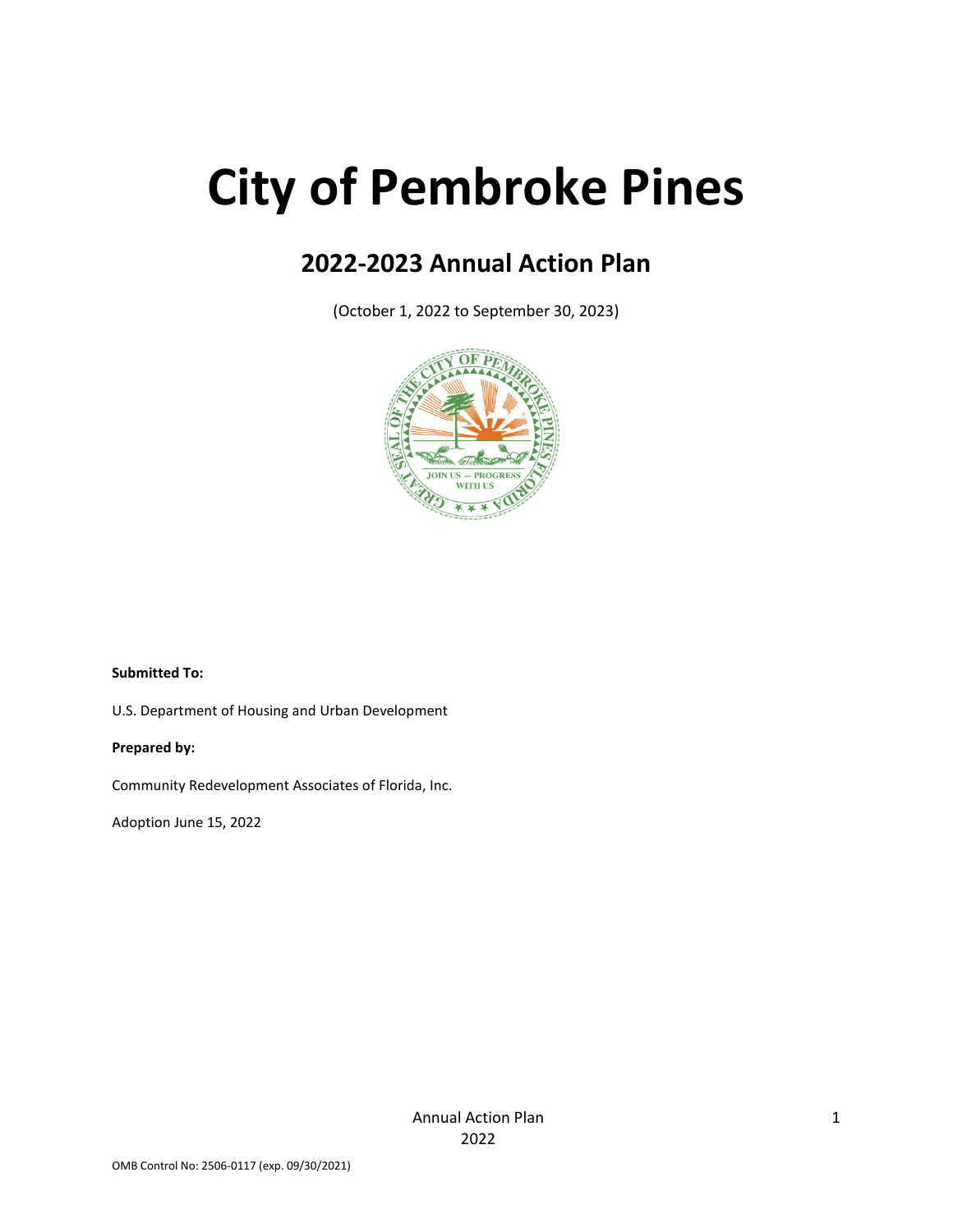# **Executive Summary**

# **AP-05 Executive Summary - 91.200(c), 91.220(b)**

### **1. Introduction**

The Consolidated Plan, a five year strategic plan, is meant to address the needs of low and moderate income persons and families, including homeless individuals. The Consolidated plan establishes the City's program priorities, goals, and objectives for its community development programs and sets the framework for subsequent one year action plans that describe specific activities that will be funded through the City's grant programs.

The City of Pembroke Pines became an entitlement grantee of federal funds in 1993, since then the City has been receiving Community Development Block Grant (CDBG) funds. Since 1993, the City has also received substantial funds from the State Housing Initiative Partnership Program (SHIP), and beginning in 2004 has been receiving funds from the Home Investment Partnership (HOME) program, as a participating member of the Broward County HOME Consortium.

For the program year beginning October 1, 2022, the City of Pembroke Pines anticipates receiving an estimated \$973,395. All proposed activities' budgets will be proportionally increased or decreased from the estimated funding levels to match actual allocation amounts. In order for the City to receive this allocations of funding from HUD, the City must prepare and adopt a Consolidated Plan and One-Year Action Plan. The Consolidated Plan is a five year strategic document that outlines an entitlement community's housing and community development priorities and objectives for carrying out HUD Programs. The One-Year Action Plan includes the budget and action steps to meet the objectives of the Consolidated Plan. The City is expected to carry out a wide range of community development activities directed toward maintaining the City's affordable housing stock, sustaining neighborhoods, providing improved community facilities and public services, and promoting economic development.

The City of Pembroke Pines continues to maintain its communities through implementing appropriate strategies and by utilizing its Consolidated Plan, the City's Comprehensive Plan, Capital Improvement Plan (CIP) annual budgeting process, special redevelopment studies, grants, and intergovernmental possible through fact finding, survey of service providers, a review of existing programs, interdepartmental consultation, and last but not least, citizen participation.

### **2. Summarize the objectives and outcomes identified in the Plan**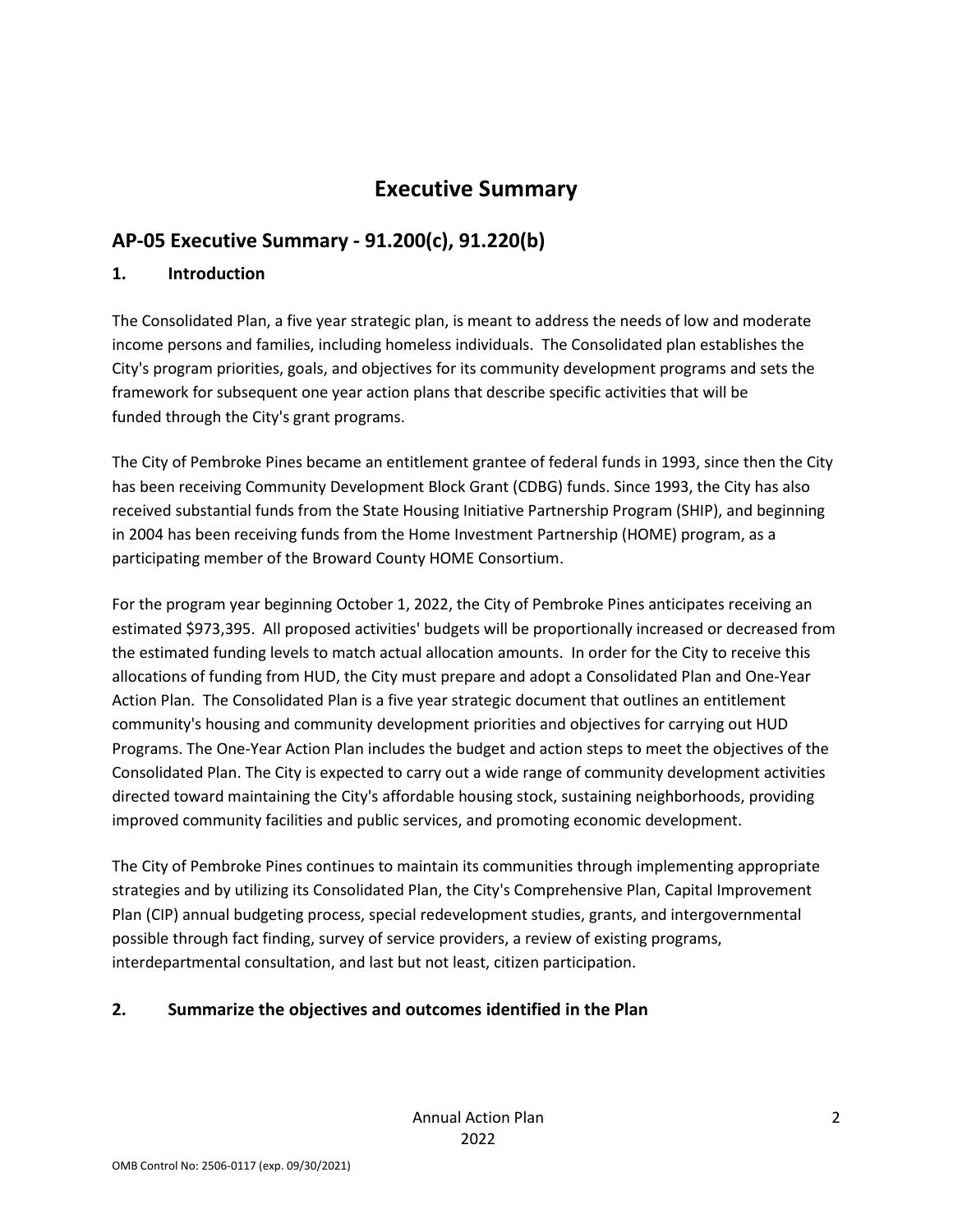This could be a restatement of items or a table listed elsewhere in the plan or a reference to another location. It may also contain any essential items from the housing and homeless needs assessment, the housing market analysis or the strategic plan.

### **3. Evaluation of past performance**

This is an evaluation of past performance that helped lead the grantee to choose its goals or projects.

This is an evaluation of past performance that helped lead the grantee to choose its goals or projects.

The five-year strategic plan outlines in the City's Consolidated Plan provided for assistance to low-and moderate-income persons and households as a number one goal. The City met this goal through the following activities:

Minor Home Repair/Residential Rehabilitation

- Removal of Architectural Barriers
- Public Service (Senior Center Transportation)
- Neighborhood Stabilization
- First Time Homebuyer Purchase Assistance

These activities were funded in part or in whole by the CDBG, SHIP and HOME grant programs.

For Program Year 2020 the City proposed to assist residents under the various housing rehabilitation programs:

- Home Repair Activities Proposed:
	- Planned Schedule of Services: MHR 3-4
	- Actual Performance: MHR 5 (0 CDBG, 5 SHIP, 0 HOME)

The City of Pembroke Pines has assisted 5 households with Minor Home Repair in PY2020 with SHIP funds. Through the City of Pembroke Pines Public Service (Senior Transportation) program, the City assisted 11,730 senior citizens in PY 2020.

## **4. Summary of Citizen Participation Process and consultation process**

Summary from citizen participation section of plan.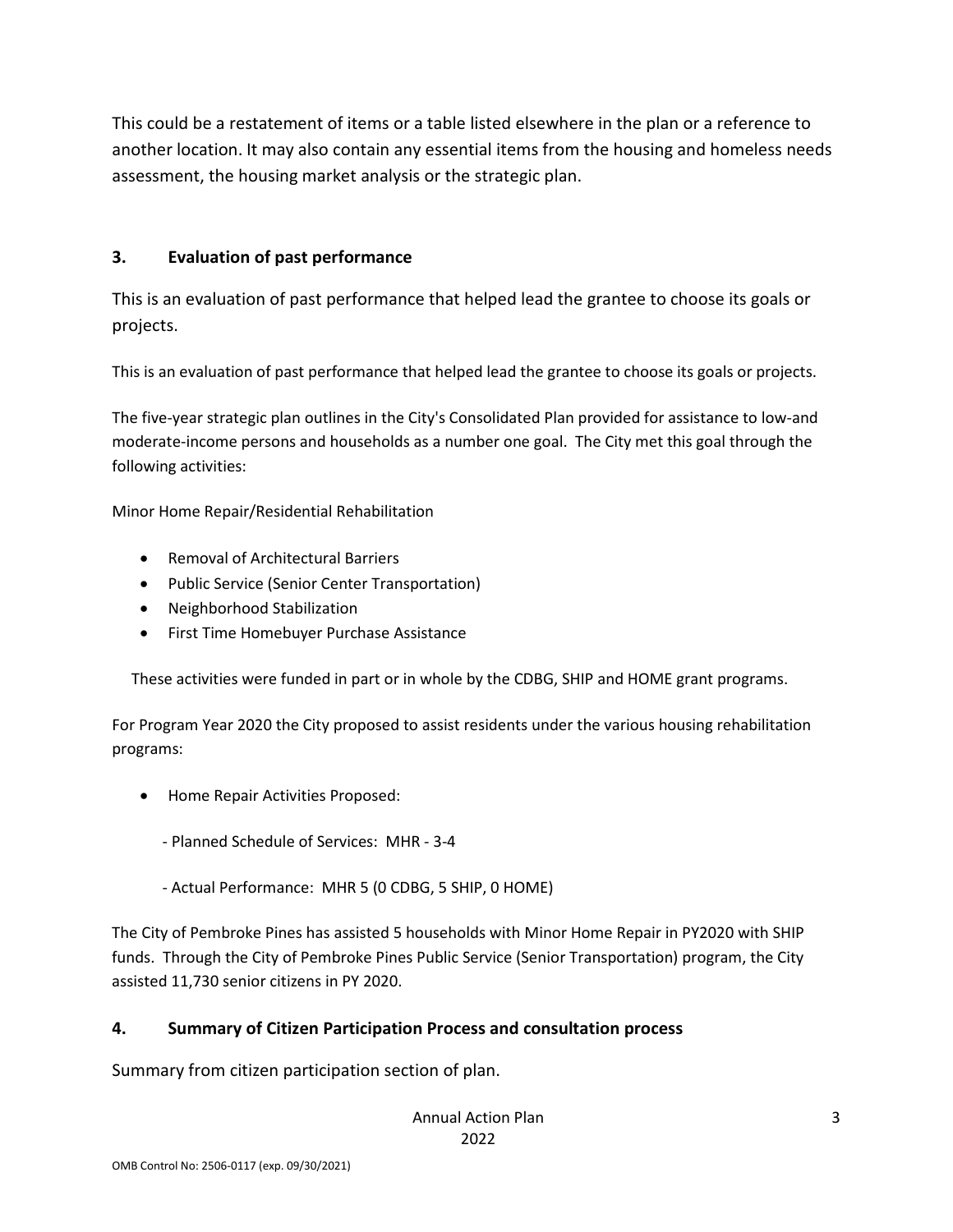According to federal regulation 570.431, applicants for federal funds, including entitlements jurisdictions, must develop a Citizen Participation Plan (CPP). the CPP sets forth the City's policies and procedures for

1) Giving citizens timely notice and access to local meetings and information relating the City's proposed used of federal funds

2) Providing technical assistance

- 3) Conducting public hearing meetings
- 4) Addressing the needs of non-English speaking residents

5) Responding to citizen complaints and grievances

6) Encouraging citizen participation among the City's low and moderate-income persons and households.

The City of Pembroke Pines had an existing CPP from prior plan submissions. The CPP was reviewed and utilized during the 2020-2024 consolidated planning processes. A draft of the Consolidated Plan was made available for public review before being adopted by the City's Commission and subsequently being submitted to HUD.

Citizens are encouraged to participate in the planning process through public hearings held before the development of the Consolidated Plan draft and before the adoption of the Consolidated Plan. Provisions for non-English speaking persons and the disabled were also made available for those persons who requested it.

Citizen Participation Activities Timeline:

- March 13, 2022 Notice of Pre-Development Hearing Published
- April 13, 2022 Pre-Development Hearing Held
- May 15, 2022 Notice of Pre-Adoption Hearing Published
- May 16, 2022 June 15, 2022 30 Day Public Comment Period for Annual Action Plan
- June 15, 2022 Pre-Adoption Public Hearing and Adoption of Annual Action Plan
- August 8, 2022 Submit final Annual Action Plan to Broward County

A copy of Public Notices and Public Comments or Notes from the Public comment period will be included as an Appendix.

### **5. Summary of public comments**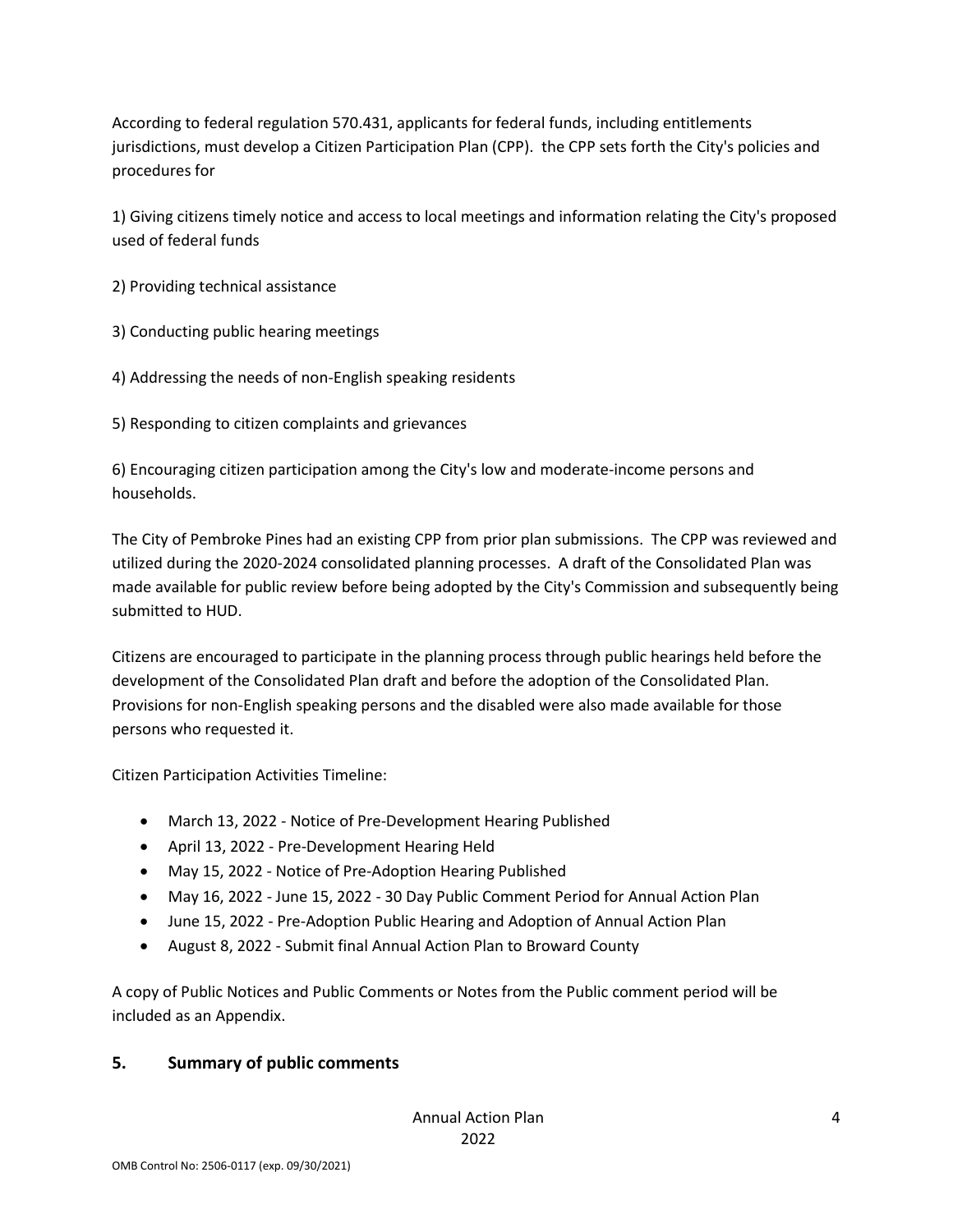This could be a brief narrative summary or reference an attached document from the Citizen Participation section of the Con Plan.

No public comments at the Pre-Development Hearing on April 13, 2022.

## **6. Summary of comments or views not accepted and the reasons for not accepting them**

N/A

# **7. Summary**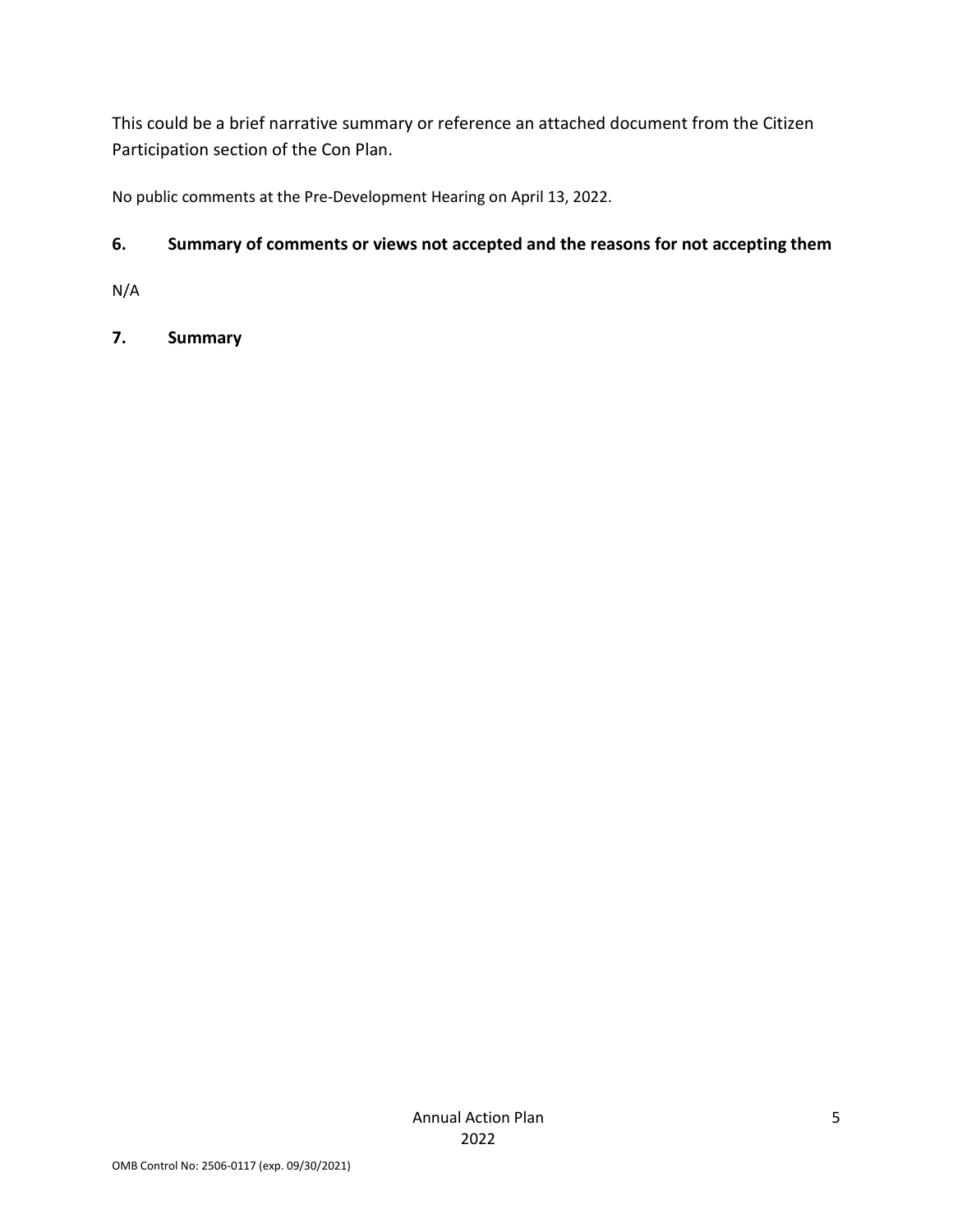# **PR-05 Lead & Responsible Agencies - 91.200(b)**

### **1. Agency/entity responsible for preparing/administering the Consolidated Plan**

The following are the agencies/entities responsible for preparing the Consolidated Plan and those responsible for administration of each grant program and funding source.

| <b>Agency Role</b>        | <b>Name</b> |                       |  | Department/Agency |                                            |  |
|---------------------------|-------------|-----------------------|--|-------------------|--------------------------------------------|--|
| Lead Agency               |             | <b>PEMBROKE PINES</b> |  |                   |                                            |  |
| CDBG Administrator        |             |                       |  |                   | Planning & Economic Development Department |  |
| <b>HOME Administrator</b> |             | <b>Broward County</b> |  |                   |                                            |  |

**Table 1 – Responsible Agencies**

#### **Narrative**

The City of Pembroke Pines Planning and Economic Development Department is the lead agency for developing the City's 2020-2024 Consolidated Plan, 2022 Annual Action Plan and will serve as the lead agency responsible for implementing and monitoring it. This effort will be coordinated with the City's contracted grant administrator, community services department, finance department, public works department parks and recreational and other departments as needed to implement funded strategies each year. The City will also collaborate with outside agencies, including but not limited to the Broward County Continuum of Care and local housing authorities, local department of health and other public and private agencies essential to addressing priority needs and activities.

### **Consolidated Plan Public Contact Information**

Joe Yaciuk, AICP, Planning Administrator, Planning and Economic Development Department, City of Pembroke Pines, 601 City Center Way 3rd Floor, Pembroke Pines FL 33025, 954-392-2100 (office) 954-435-6545 (fax) jyaciuk@ppines.com

Denise Creary, Community Development Coordinator, Community Redevelopment Associates of Florida, Inc., 8569 Pines Blvd, Suite 201, Pembroke Pines FL 33024, 954-431-7866 ext. 111, dcreary@crafla.org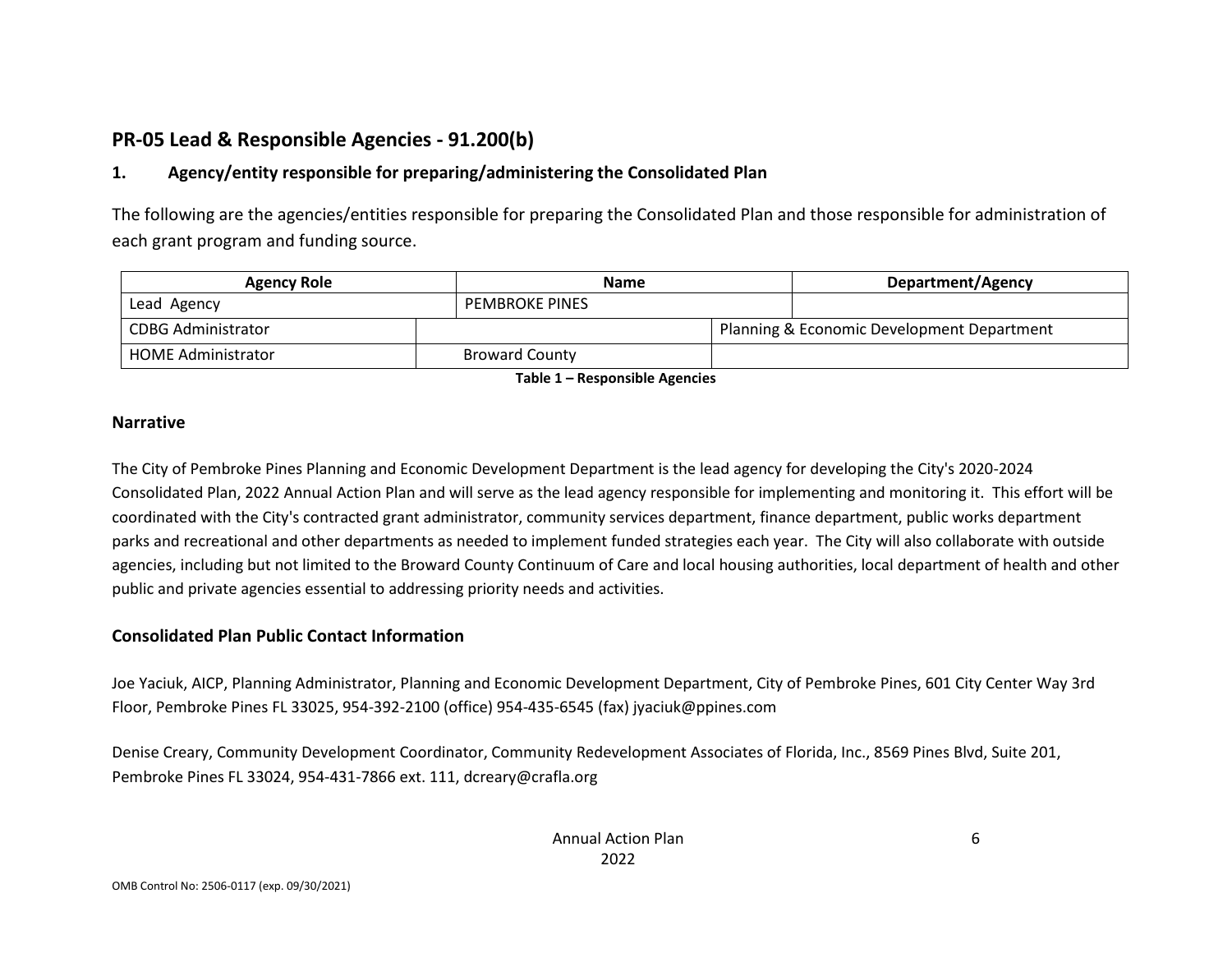# **AP-10 Consultation - 91.100, 91.200(b), 91.215(l)**

### **1. Introduction**

As part of the 2020-2024 Consolidated Plan, agency providers in Broward County were consulted to gain a better understanding of what services they provide to Pembroke Pines residents. Agencies were asked to describe what services, if any, are provided to the key target groups addressed in the Consolidated Plan. The needs assessment of the Consolidated Plan incorporates the findings from the consultation.

# **Provide a concise summary of the jurisdiction's activities to enhance coordination between public and assisted housing providers and private and governmental health, mental health and service agencies (91.215(l)).**

The list of providers reviewed includes housing, social service agencies and other entities, including those focusing on services to children, elderly persons, persons with disabilities, persons with HIV/AIDS, and their families, and homeless persons. Phone and email contacts were also made to key non-profits and agencies that work with these specific groups to obtain a better understanding of their service or potential service to Pembroke Pines residents.

# **Describe coordination with the Continuum of Care and efforts to address the needs of homeless persons (particularly chronically homeless individuals and families, families with children, veterans, and unaccompanied youth) and persons at risk of homelessness.**

The City of Pembroke Pines is a member of the Broward County Continuum of Care (COC) and is part of the year round local planning effort and network to alleviate homelessness in Broward County. The City participates in quarterly meetings that are held to obtain input from local municipalities. The homeless Point-In-Time Count was conducted January 23-29, 2022. The Point-In-Time Comparison for City of Pembroke Pines 2020 was 14 and 2021 was 37. To date the homeless count in Broward County is 1,252 persons.

**Describe consultation with the Continuum(s) of Care that serves the jurisdiction's area in determining how to allocate ESG funds, develop performance standards for and evaluate outcomes of projects and activities assisted by ESG funds, and develop funding, policies and procedures for the operation and administration of HMIS**

ESG funding is administered by the City of Fort Lauderdale.

# **2. Agencies, groups, organizations and others who participated in the process and consultations**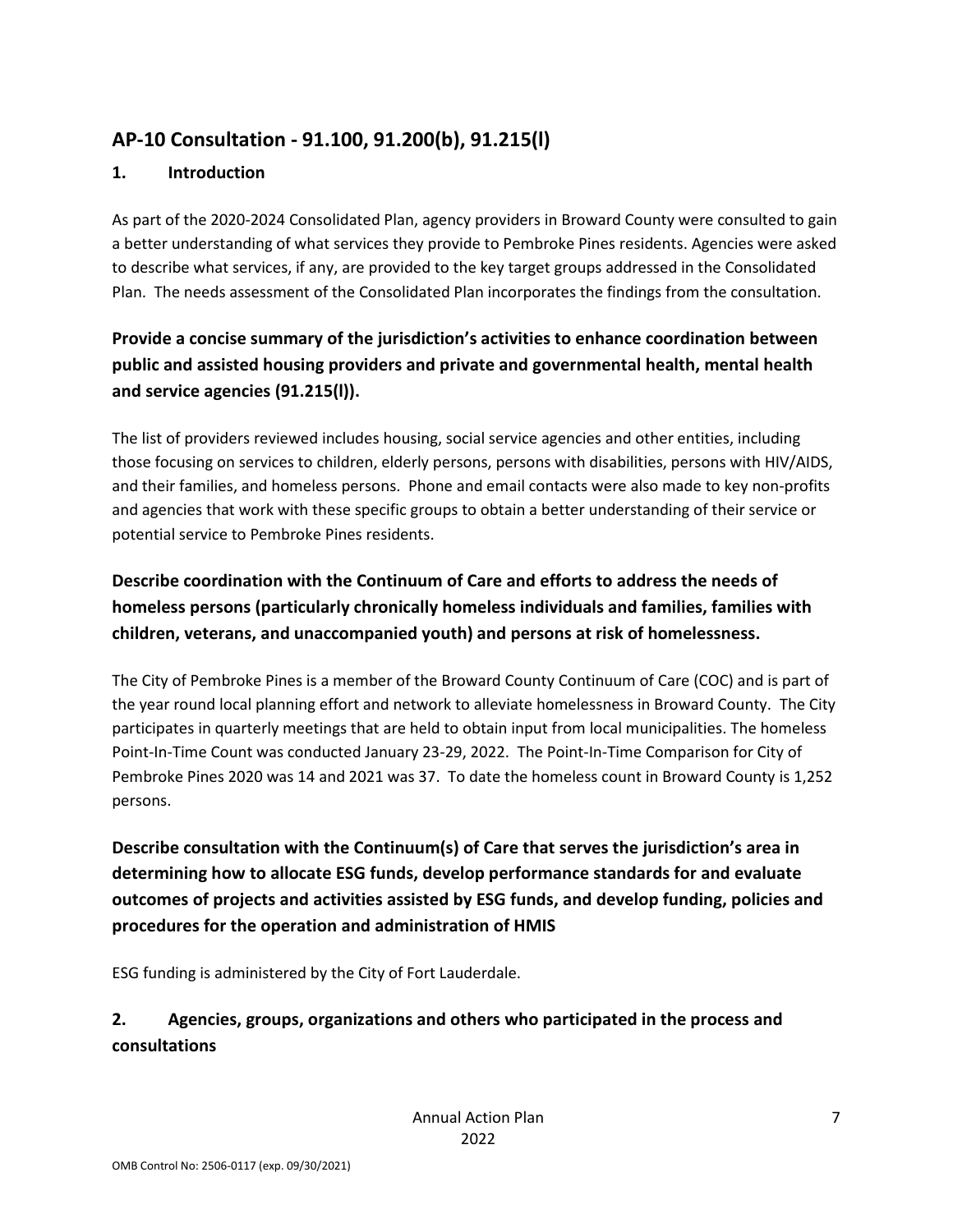**Table 2 – Agencies, groups, organizations who participated**

| 1              | Agency/Group/Organization                                                                                                                                         | <b>Broward County Housing Authority</b>                                                                                                                                                                              |
|----------------|-------------------------------------------------------------------------------------------------------------------------------------------------------------------|----------------------------------------------------------------------------------------------------------------------------------------------------------------------------------------------------------------------|
|                | <b>Agency/Group/Organization Type</b>                                                                                                                             | Housing<br>PHA                                                                                                                                                                                                       |
|                | What section of the Plan was addressed by Consultation?                                                                                                           | <b>Housing Need Assessment</b><br><b>Public Housing Needs</b>                                                                                                                                                        |
|                | Briefly describe how the Agency/Group/Organization was<br>consulted. What are the anticipated outcomes of the<br>consultation or areas for improved coordination? | Department was contacted via phone (954) 739-1114 and the areas are<br>low income apartments, market rent apartment when available and<br>housing workshop class.                                                    |
| $\overline{2}$ | Agency/Group/Organization                                                                                                                                         | Dania Beach Housing Authority                                                                                                                                                                                        |
|                | <b>Agency/Group/Organization Type</b>                                                                                                                             | Housing<br>PHA                                                                                                                                                                                                       |
|                | What section of the Plan was addressed by Consultation?                                                                                                           | <b>Housing Need Assessment</b><br><b>Public Housing Needs</b>                                                                                                                                                        |
|                | Briefly describe how the Agency/Group/Organization was<br>consulted. What are the anticipated outcomes of the<br>consultation or areas for improved coordination? | Department was contacted via e-mail. Anticipated outcome include<br>gathering input/data used in determining top priorities in preparation of<br>the 2020-2024 consolidated plan along with 2022 Annual Action Plan. |
| 3              | Agency/Group/Organization                                                                                                                                         | <b>Hollywood Housing Authority</b>                                                                                                                                                                                   |
|                | <b>Agency/Group/Organization Type</b>                                                                                                                             | Housing<br>PHA                                                                                                                                                                                                       |
|                | What section of the Plan was addressed by Consultation?                                                                                                           | <b>Housing Need Assessment</b><br><b>Public Housing Needs</b>                                                                                                                                                        |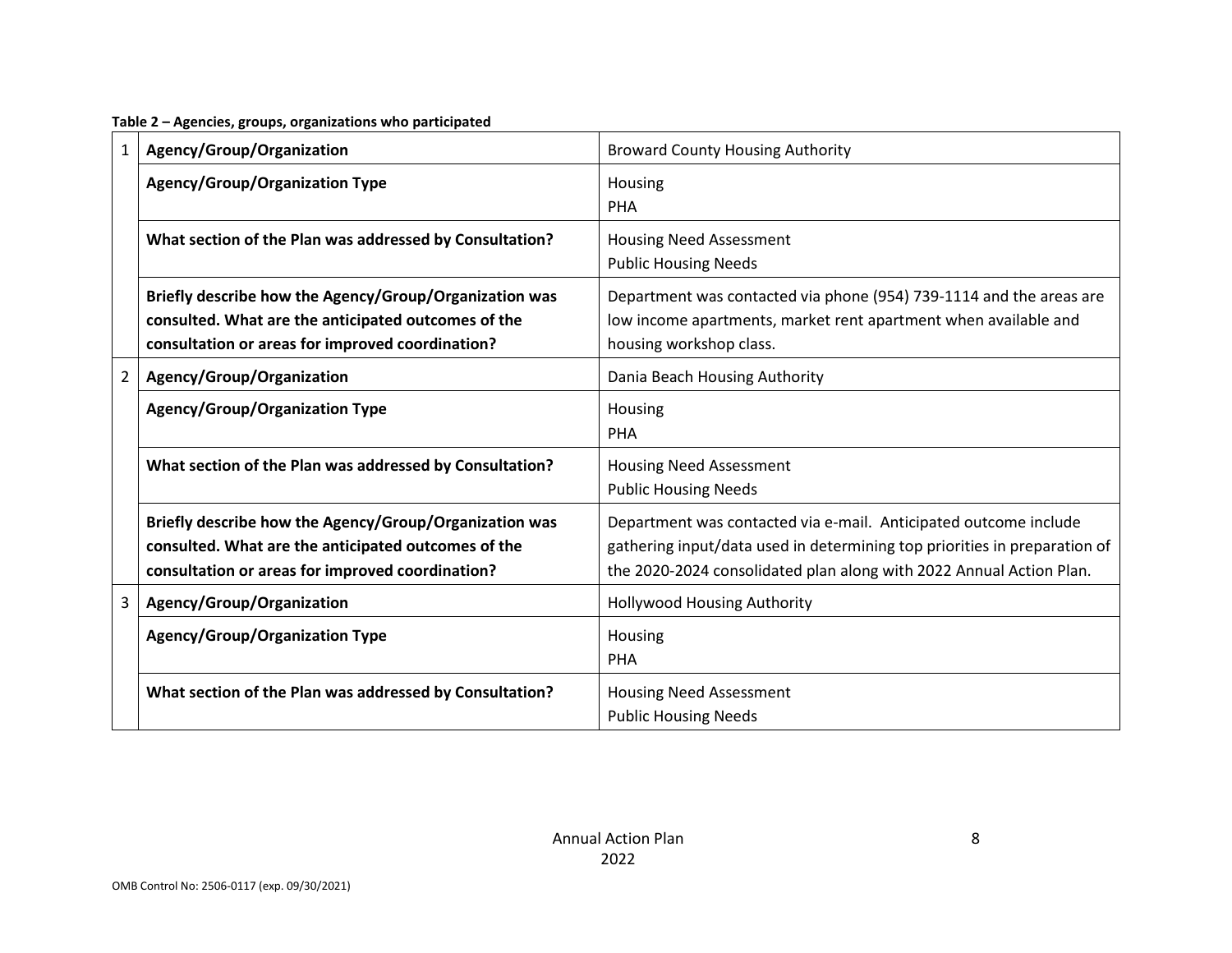|   | Briefly describe how the Agency/Group/Organization was<br>consulted. What are the anticipated outcomes of the<br>consultation or areas for improved coordination? | Department was contacted via e-mail with no response. However, their<br>website provided information for housing need which anticipated and<br>include input/data used in determining top priorities in preparation for<br>the 2022 Annual Action Plan.                                           |
|---|-------------------------------------------------------------------------------------------------------------------------------------------------------------------|---------------------------------------------------------------------------------------------------------------------------------------------------------------------------------------------------------------------------------------------------------------------------------------------------|
| 4 | Agency/Group/Organization                                                                                                                                         | Hispanic Unity of Florida                                                                                                                                                                                                                                                                         |
|   | <b>Agency/Group/Organization Type</b>                                                                                                                             | Services-Children<br>Services-Elderly Persons<br>Services-Persons with Disabilities<br>Services-Persons with HIV/AIDS<br>Services-Victims of Domestic Violence<br>Services-homeless<br>Services-Health<br>Services-Education<br>Services-Employment<br>Service-Fair Housing<br>Services - Victims |
|   | What section of the Plan was addressed by Consultation?                                                                                                           | <b>Housing Need Assessment</b><br><b>Public Housing Needs</b><br>Non-Homeless Special Needs                                                                                                                                                                                                       |
|   | Briefly describe how the Agency/Group/Organization was<br>consulted. What are the anticipated outcomes of the<br>consultation or areas for improved coordination? | Departments were contacted via e-mail. Anticipated outcome include<br>gathering information used to determine top priorities in preparation of<br>the 2022 Annual Action Plan.                                                                                                                    |

# **Identify any Agency Types not consulted and provide rationale for not consulting**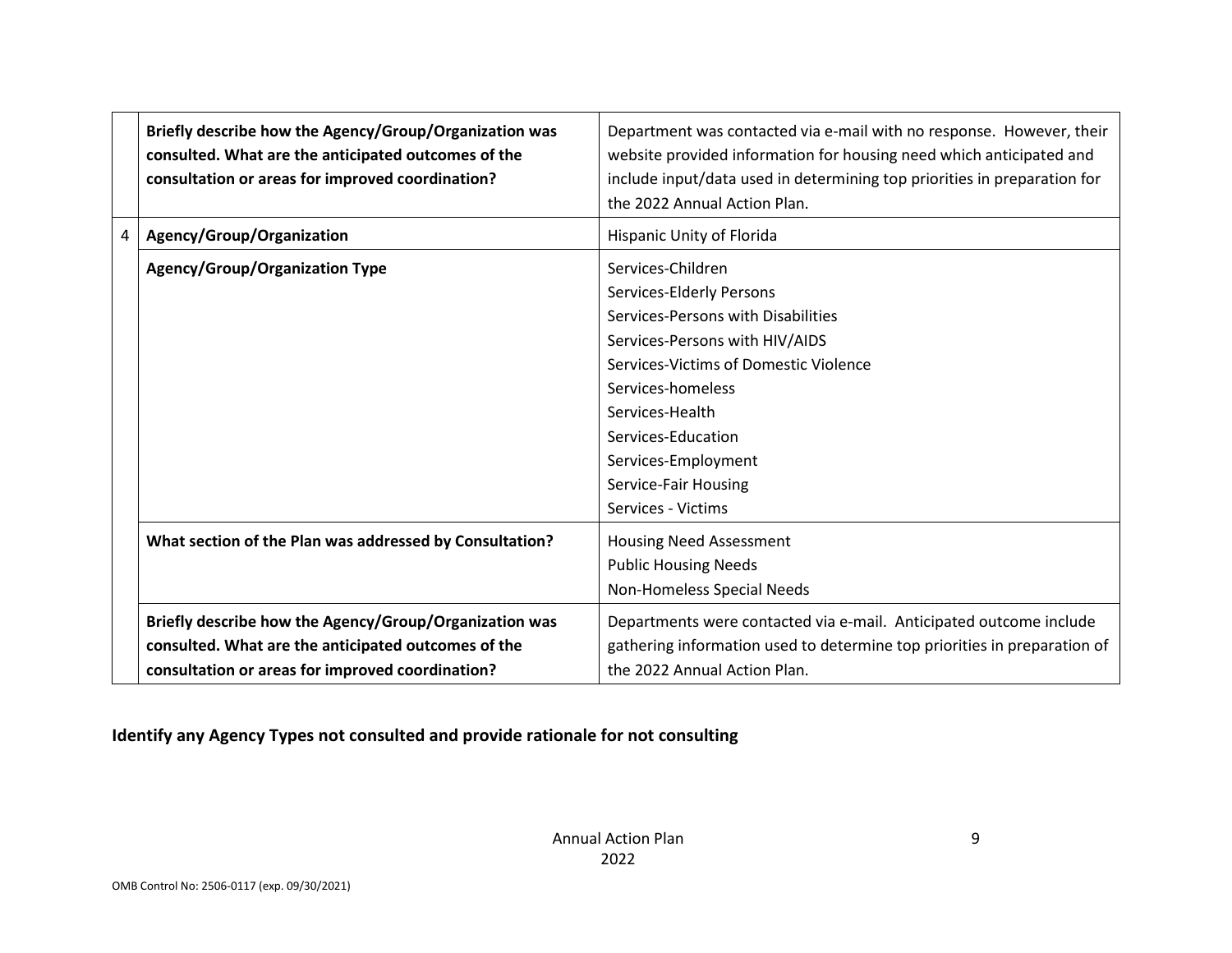## **Other local/regional/state/federal planning efforts considered when preparing the Plan**

| Name of Plan      | <b>Lead Organization</b> | How do the goals of your Strategic Plan overlap with the goals of each plan?            |  |  |  |
|-------------------|--------------------------|-----------------------------------------------------------------------------------------|--|--|--|
| Continuum of Care | Broward County Homeless  | Through the outreach process, the County has identified homelessness, rapid re-housing  |  |  |  |
|                   |                          | and homelessness prevention services as a priority. These services will help strengthen |  |  |  |
|                   | Initiative Partnership   | the Continuum of Care strategy.                                                         |  |  |  |

**Table 3 - Other local / regional / federal planning efforts**

### **Narrative**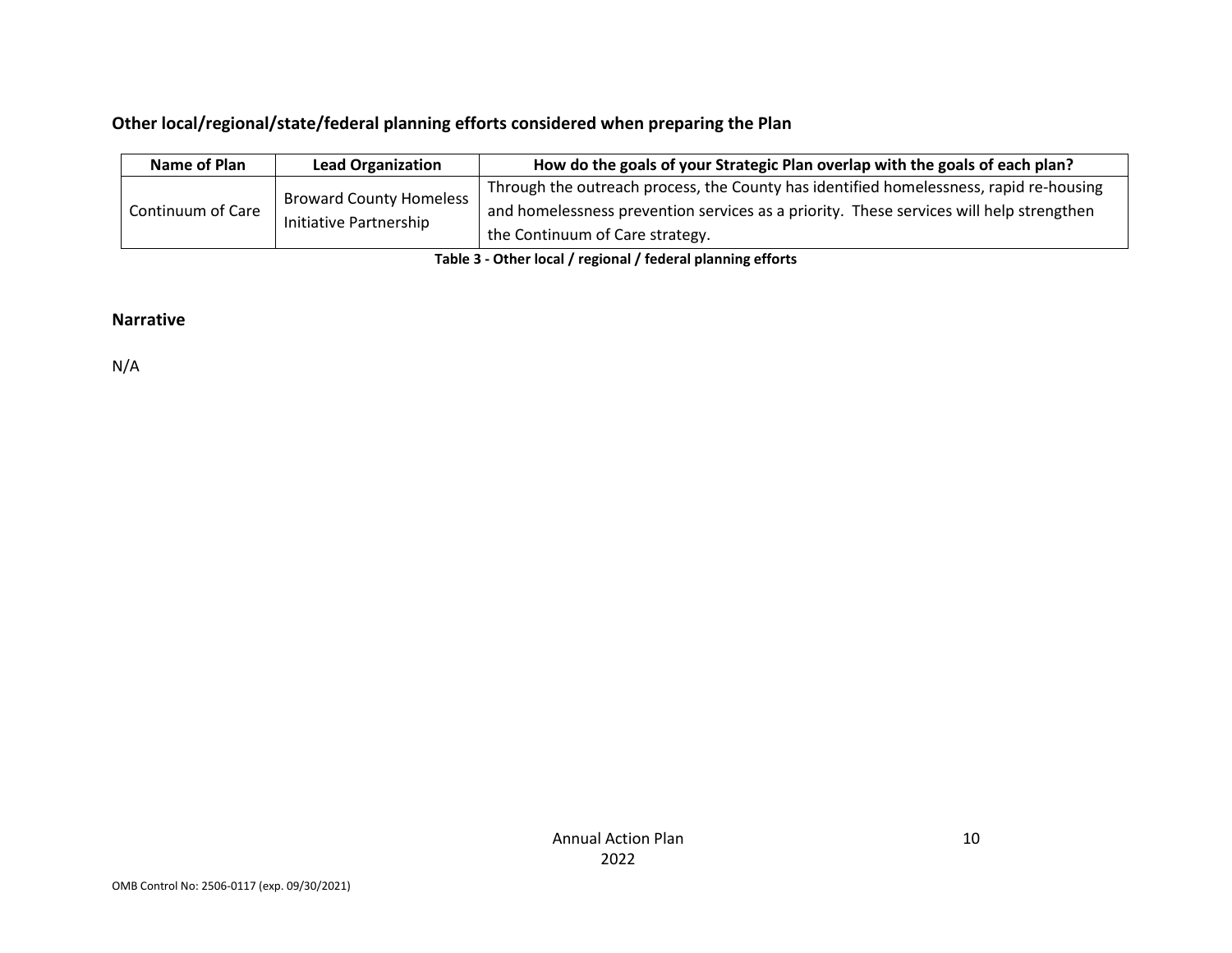# **AP-12 Participation - 91.401, 91.105, 91.200(c)**

### **1. Summary of citizen participation process/Efforts made to broaden citizen participation Summarize citizen participation process and how it impacted goal-setting**

The City of Pembroke Pines adhered to its approved Citizen Participation Plan (CPP) which was approved by City Commission. The Citizen Participation Plan includes 2 public hearings held at City Hall with a 30-day comment period. Citizens are encouraged to participate through the public hearings held before the development of the draft and adoption of 2022 Annual Action Plan. All meetings are advertised in the Sun-Sentinel, and via the websites of City Hall and Community Redevelopment Associates of Fl. Inc.

#### **Citizen Participation Outreach**

| <b>Sort Order</b> | <b>Mode of Outreach</b> | <b>Target of Outreach</b> | Summary of                 | Summary of        | <b>Summary of comments</b> | URL (If     |
|-------------------|-------------------------|---------------------------|----------------------------|-------------------|----------------------------|-------------|
|                   |                         |                           | response/attendance        | comments received | not accepted               | applicable) |
|                   |                         |                           |                            |                   | and reasons                |             |
|                   |                         | Non-                      | March 13, 2022 Pre-        |                   |                            |             |
|                   |                         | targeted/broad            | <b>Development Notice</b>  |                   | N/A                        |             |
| 1                 | Newspaper Ad            |                           | Advertised in Sun-         | N/A               |                            |             |
|                   |                         | community                 | Sentinel                   |                   |                            |             |
|                   |                         |                           |                            | There were no     |                            |             |
|                   |                         | Non-                      | April 13, 2022 Pre-        | persons from the  |                            |             |
| 2                 | <b>Public Meeting</b>   |                           | <b>Development Hearing</b> | community in      | N/A                        |             |
|                   |                         | targeted/broad            | held.                      | attendance so     |                            |             |
|                   |                         | community                 |                            | there was no      |                            |             |
|                   |                         |                           |                            | comments.         |                            |             |
|                   |                         | Non-                      | May 15, 2022 30-day        |                   |                            |             |
| 3                 | Newspaper Ad            | targeted/broad            | Pre-Adoption Hearing       |                   |                            |             |
|                   |                         | community                 | Advertised.                |                   |                            |             |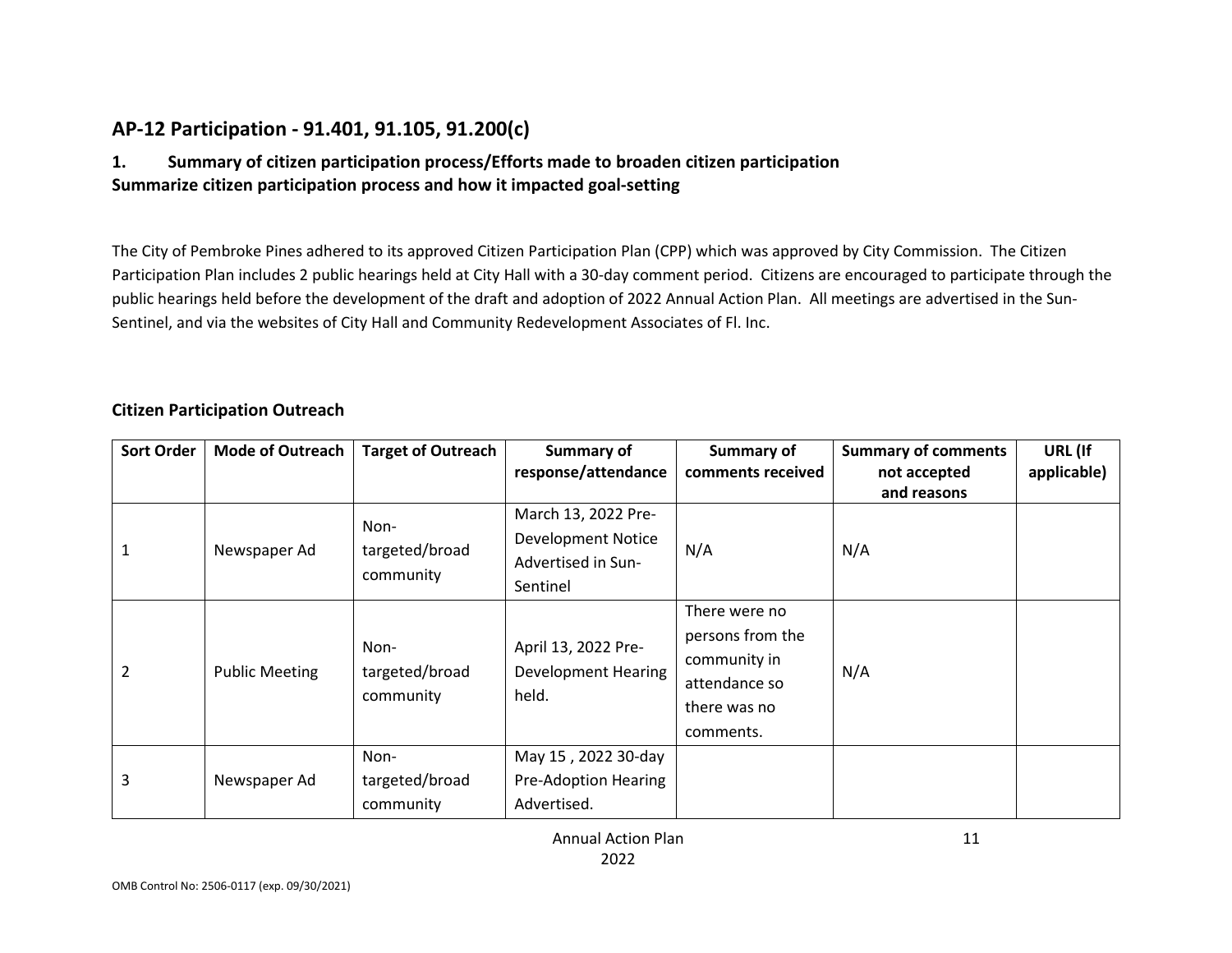| <b>Sort Order</b> | <b>Mode of Outreach</b> | <b>Target of Outreach</b> | Summary of              | Summary of        | <b>Summary of comments</b> | URL (If     |
|-------------------|-------------------------|---------------------------|-------------------------|-------------------|----------------------------|-------------|
|                   |                         |                           | response/attendance     | comments received | not accepted               | applicable) |
|                   |                         |                           |                         |                   | and reasons                |             |
|                   |                         | Non-                      | June15, 2022 Pre-       |                   |                            |             |
| 4                 | <b>Public Hearing</b>   | targeted/broad            | <b>Adoption Hearing</b> |                   |                            |             |
|                   |                         | community                 | held.                   |                   |                            |             |
|                   |                         |                           | July 31, 2022 Notice    |                   |                            |             |
|                   |                         | Non-                      | Of Intent to Request    |                   |                            |             |
| 5                 | Newspaper Ad            | targeted/broad            | <b>Release Of Funds</b> |                   |                            |             |
|                   |                         | community                 | (NOI/RROF)              |                   |                            |             |
|                   |                         |                           | advertised.             |                   |                            |             |

**Table 4 – Citizen Participation Outreach**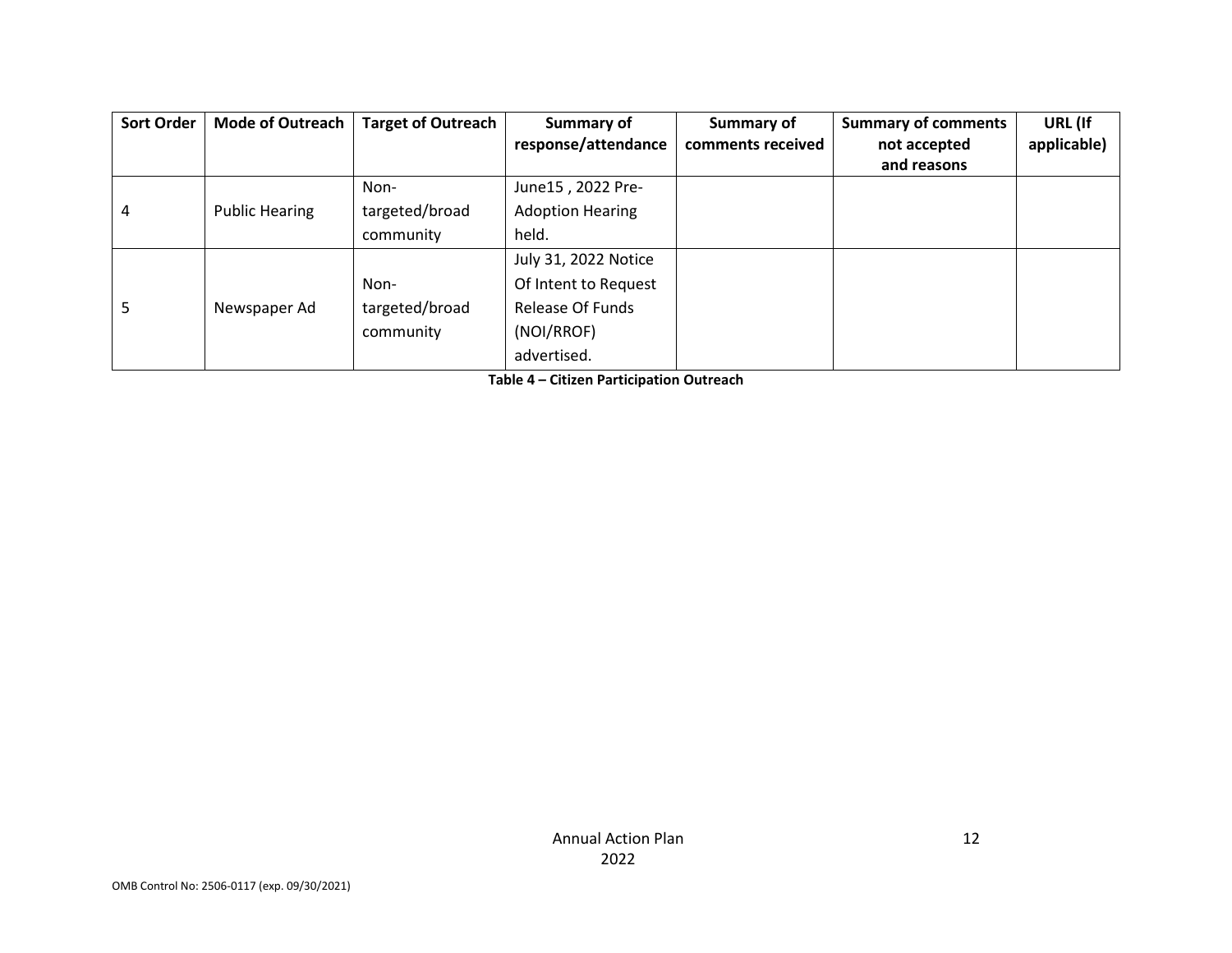# **Expected Resources**

# **AP-15 Expected Resources - 91.420(b), 91.220(c)(1,2)**

### **Introduction**

Below is a list of federal, state and local (public and private resources) that are reasonably expected to be available during this Consolidated Plan.

The City of Pembroke Pines anticipates receiving \$973,395, for FY 2022-2023 CDBG program. As a recipient of CDBG, HOME and SHIP funds, the City of Pembroke Pines intends to allocate funding according to priority need. The City proposes to use CDBG funds for Residential Rehabilitation, Public Service (Senior Transportation), Public Facilities & Improvements, and Program Administration.

### **Anticipated Resources**

| Program     | <b>Source</b> | <b>Uses of Funds</b>   | <b>Expected Amount Available Year 1</b> |         |                   | <b>Expected</b> | <b>Narrative Description</b> |                                           |
|-------------|---------------|------------------------|-----------------------------------------|---------|-------------------|-----------------|------------------------------|-------------------------------------------|
|             | of Funds      |                        | Annual                                  | Program | <b>Prior Year</b> | Total:          | Amount                       |                                           |
|             |               |                        | <b>Allocation:</b>                      | Income: | <b>Resources:</b> | \$              | <b>Available</b>             |                                           |
|             |               |                        |                                         | Ş       | Ş.                |                 | Remainder                    |                                           |
|             |               |                        |                                         |         |                   |                 | of ConPlan                   |                                           |
|             |               |                        |                                         |         |                   |                 |                              |                                           |
| <b>CDBG</b> | public -      | Acquisition            |                                         |         |                   |                 |                              | CDBG allocation is used to carry out      |
|             | federal       | Admin and              |                                         |         |                   |                 |                              | priority need projects including housing, |
|             |               | Planning               |                                         |         |                   |                 |                              | public improvements, public services,     |
|             |               | Economic               |                                         |         |                   |                 |                              | economic development activities and       |
|             |               | Development            |                                         |         |                   |                 |                              | general planning/program administration   |
|             |               | Housing                |                                         |         |                   |                 |                              | within the City.                          |
|             |               | Public                 |                                         |         |                   |                 |                              |                                           |
|             |               | Improvements           |                                         |         |                   |                 |                              |                                           |
|             |               | <b>Public Services</b> | 973,395                                 | 0       | $\Omega$          | 973,395         |                              |                                           |

**Table 5 - Expected Resources – Priority Table**

Annual Action Plan 2022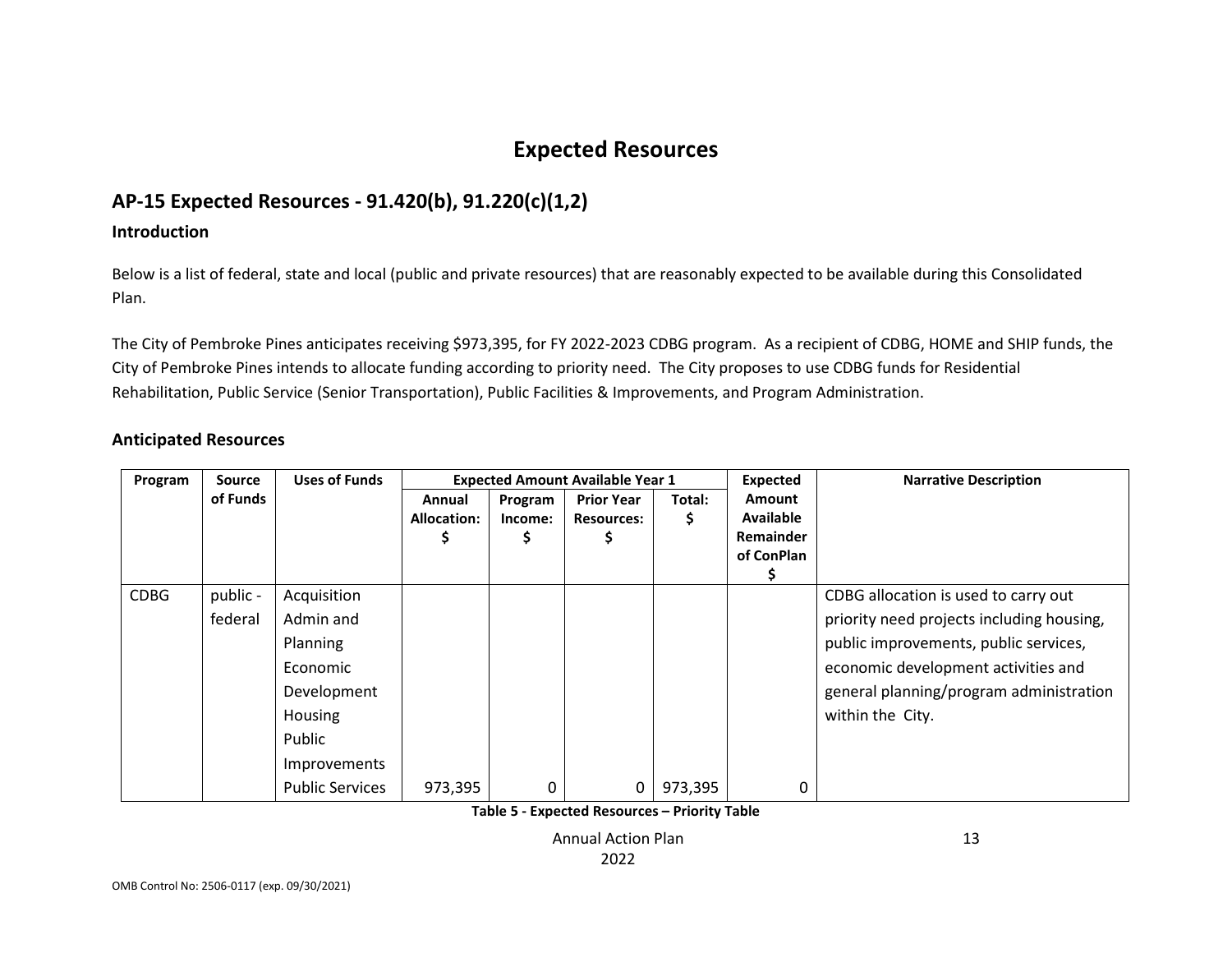# **Explain how federal funds will leverage those additional resources (private, state and local funds), including a description of how matching requirements will be satisfied**

Federal funds will be used to leverage other resources available to extend the level of assistance the City can provide or scope of project that can be undertaken. The City currently does not have any funding source that requires matching.

# **If appropriate, describe publically owned land or property located within the jurisdiction that may be used to address the needs identified in the plan**

All City-owned inventory has been mapped as part of the State's requirement that the City maintain a printed inventory of locally-owned land suitable for affordable housing. The several parcels of land that the City owns are committed to public use, such as parks; undevelopable, such as streets or landscape buffers; or lack the proper zoning. Therefore, it has been determined that they are not suitable for affordable housing. Annually the City commission will review the inventory of City-owned lands and their suitability for use as affordable housing.

### **Discussion**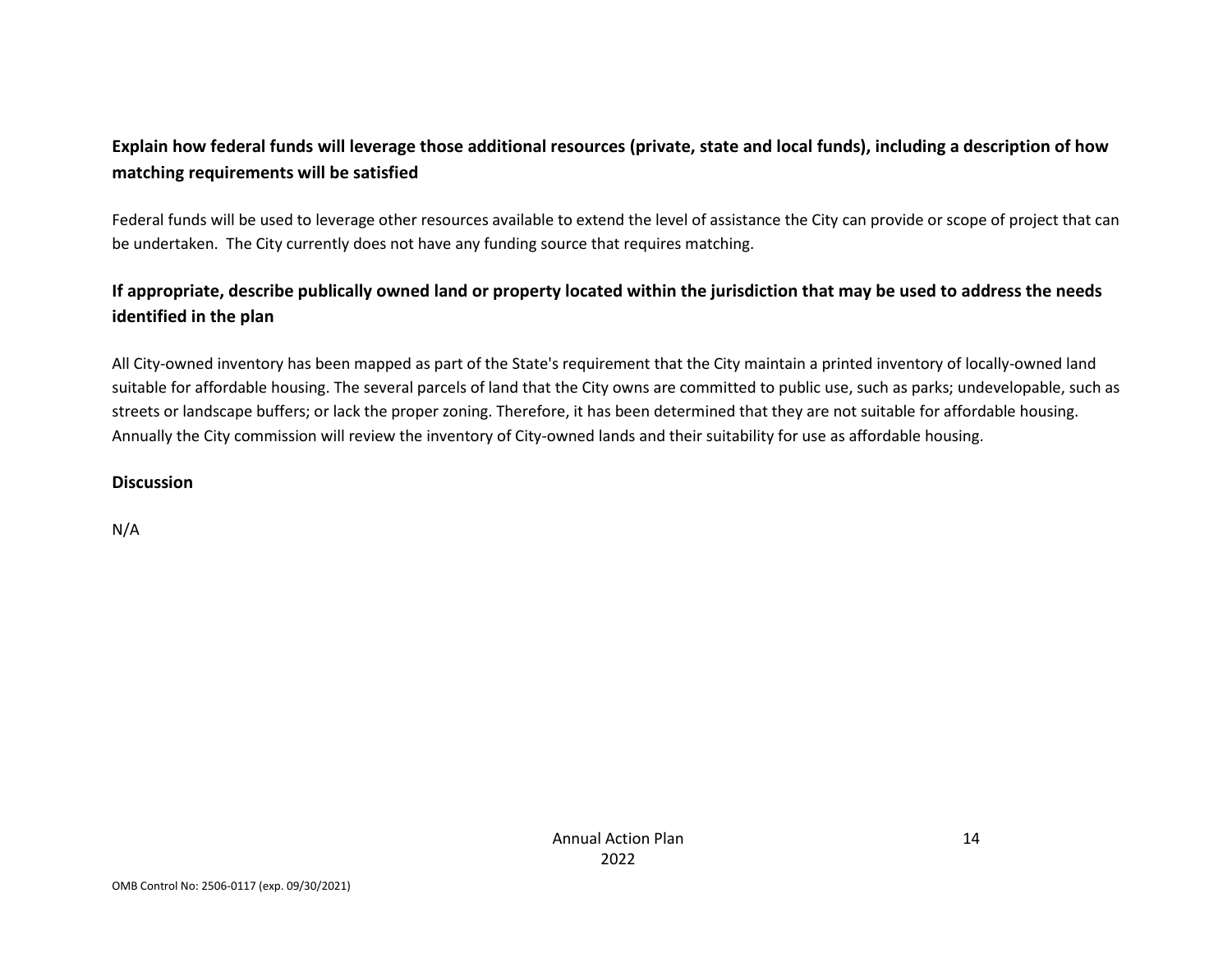# **Annual Goals and Objectives**

# **AP-20 Annual Goals and Objectives - 91.420, 91.220(c)(3)&(e)**

### **Goals Summary Information**

| Sort<br>Order | <b>Goal Name</b> | <b>Start</b><br>Year | End<br>Year | Category | Geographic<br>Area | <b>Needs Addressed</b> | <b>Funding</b> | <b>Goal Outcome Indicator</b> |
|---------------|------------------|----------------------|-------------|----------|--------------------|------------------------|----------------|-------------------------------|
|               |                  |                      |             |          |                    |                        |                |                               |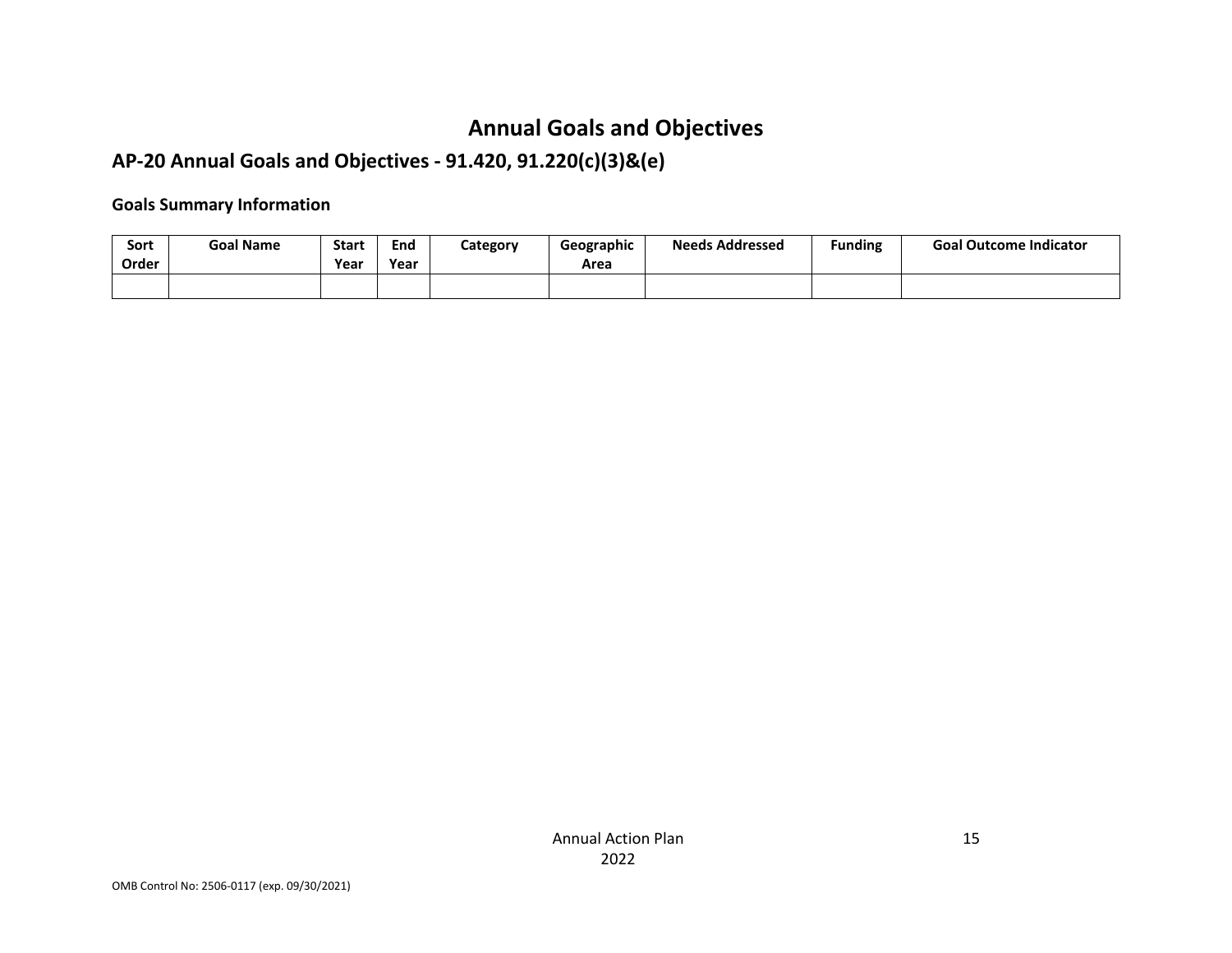| $\overline{\mathbf{1}}$ | Maintain City's  | 2020 | 2024 | Affordable | Tract#  | Housing        | \$272,455 | Homeowner Housing          |
|-------------------------|------------------|------|------|------------|---------|----------------|-----------|----------------------------|
|                         | Affordable Stock |      |      | Housing    | 1101.00 | Rehabilitation |           | Rehabilitated: 3 Household |
|                         |                  |      |      |            | Block   |                |           | <b>Housing Unit</b>        |
|                         |                  |      |      |            | Group 3 |                |           |                            |
|                         |                  |      |      |            | Tract#  |                |           |                            |
|                         |                  |      |      |            | 1103.01 |                |           |                            |
|                         |                  |      |      |            | Block   |                |           |                            |
|                         |                  |      |      |            | Group 1 |                |           |                            |
|                         |                  |      |      |            | Tract#  |                |           |                            |
|                         |                  |      |      |            | 1103.08 |                |           |                            |
|                         |                  |      |      |            | Block   |                |           |                            |
|                         |                  |      |      |            | Group 3 |                |           |                            |
|                         |                  |      |      |            | Tract#  |                |           |                            |
|                         |                  |      |      |            | 1103.11 |                |           |                            |
|                         |                  |      |      |            | Block   |                |           |                            |
|                         |                  |      |      |            | Group 2 |                |           |                            |
|                         |                  |      |      |            | Tract#  |                |           |                            |
|                         |                  |      |      |            | 1103.12 |                |           |                            |
|                         |                  |      |      |            | Block   |                |           |                            |
|                         |                  |      |      |            | Group 4 |                |           |                            |
|                         |                  |      |      |            | Tract#  |                |           |                            |
|                         |                  |      |      |            | 1103.13 |                |           |                            |
|                         |                  |      |      |            | Block   |                |           |                            |
|                         |                  |      |      |            | Group 2 |                |           |                            |
|                         |                  |      |      |            | Tract#  |                |           |                            |
|                         |                  |      |      |            | 1103.13 |                |           |                            |
|                         |                  |      |      |            | Block   |                |           |                            |
|                         |                  |      |      |            | Group 3 |                |           |                            |
|                         |                  |      |      |            | Tract#  |                |           |                            |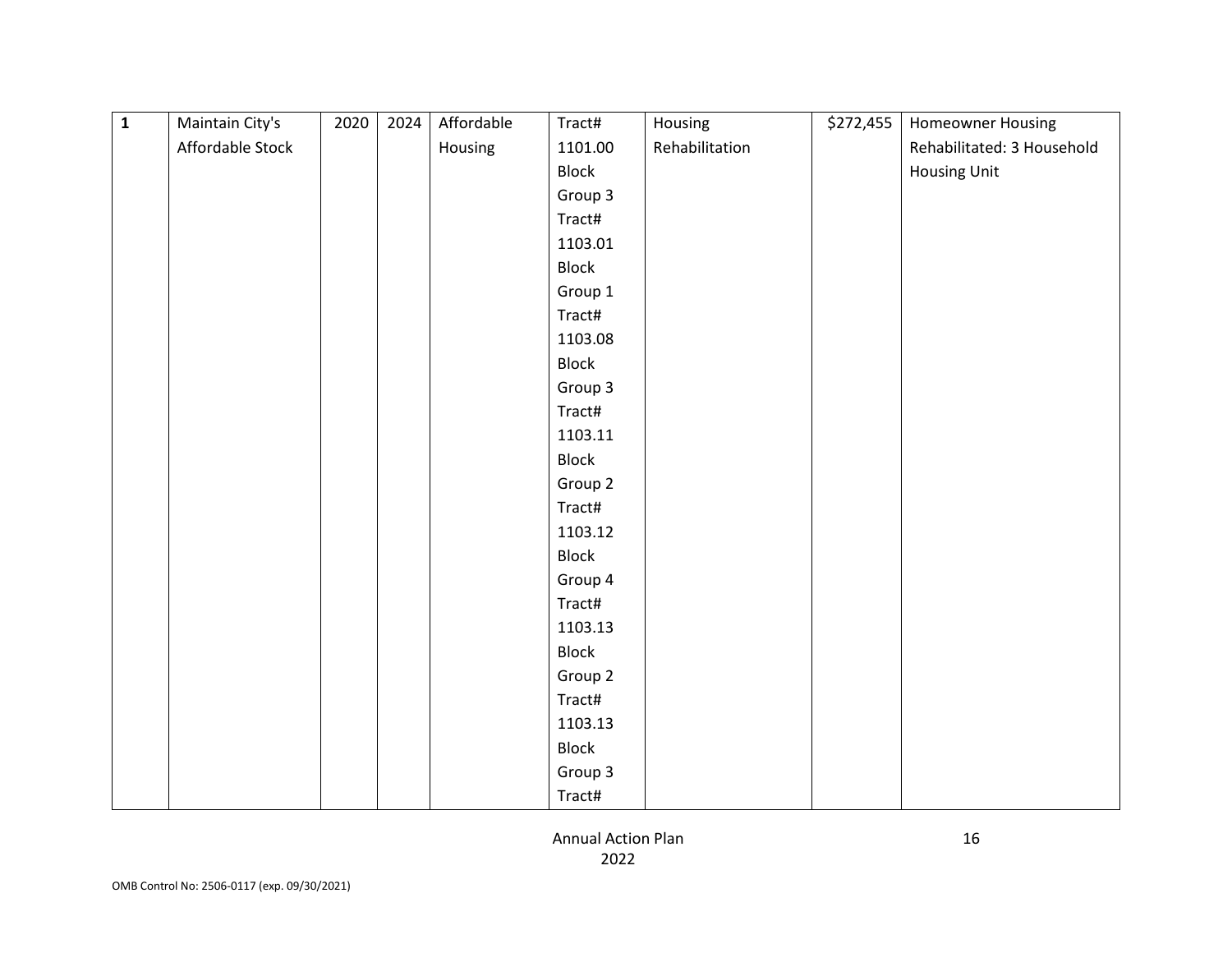|  | 1103.34 |  |  |
|--|---------|--|--|
|  | Block   |  |  |
|  | Group 1 |  |  |
|  | Tract#  |  |  |
|  | 1103.35 |  |  |
|  | Block   |  |  |
|  | Group 1 |  |  |
|  | Tract#  |  |  |
|  | 1103.35 |  |  |
|  | Block   |  |  |
|  | Group 2 |  |  |
|  | Tract#  |  |  |
|  | 1103.35 |  |  |
|  | Block   |  |  |
|  | Group 3 |  |  |
|  | Tract#  |  |  |
|  | 1103.35 |  |  |
|  | Block   |  |  |
|  | Group 4 |  |  |
|  | Tract#  |  |  |
|  | 1103.36 |  |  |
|  | Block   |  |  |
|  | Group 2 |  |  |
|  | Tract#  |  |  |
|  | 1103.37 |  |  |
|  | Block   |  |  |
|  | Group 1 |  |  |
|  | Tract#  |  |  |
|  | 1103.37 |  |  |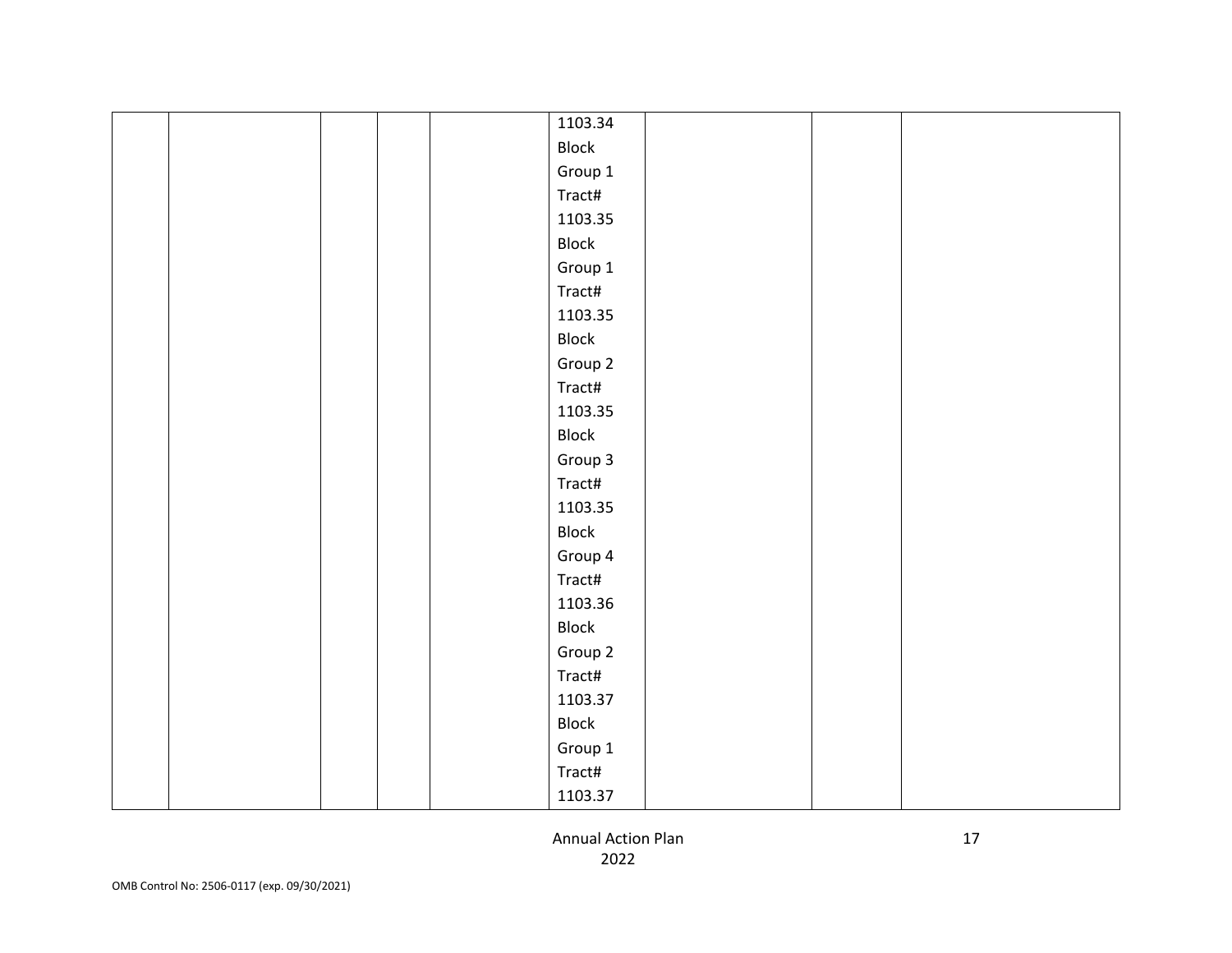| Sort  | <b>Goal Name</b> | <b>Start</b> | End  | Category | Geographic | <b>Needs Addressed</b> | <b>Funding</b> | <b>Goal Outcome Indicator</b> |
|-------|------------------|--------------|------|----------|------------|------------------------|----------------|-------------------------------|
| Order |                  | Year         | Year |          | Area       |                        |                |                               |
|       |                  |              |      |          | Block      |                        |                |                               |
|       |                  |              |      |          | Group 2    |                        |                |                               |
|       |                  |              |      |          | Tract#     |                        |                |                               |
|       |                  |              |      |          | 1103.40    |                        |                |                               |
|       |                  |              |      |          | Block      |                        |                |                               |
|       |                  |              |      |          | Group 2    |                        |                |                               |
|       |                  |              |      |          | Tract#     |                        |                |                               |
|       |                  |              |      |          | 1103.40    |                        |                |                               |
|       |                  |              |      |          | Block      |                        |                |                               |
|       |                  |              |      |          | Group 3    |                        |                |                               |
|       |                  |              |      |          | Tract#     |                        |                |                               |
|       |                  |              |      |          | 1103.40    |                        |                |                               |
|       |                  |              |      |          | Block      |                        |                |                               |
|       |                  |              |      |          | Group 4    |                        |                |                               |
|       |                  |              |      |          | Tract#     |                        |                |                               |
|       |                  |              |      |          | 1103.41    |                        |                |                               |
|       |                  |              |      |          | Block      |                        |                |                               |
|       |                  |              |      |          | Group 2    |                        |                |                               |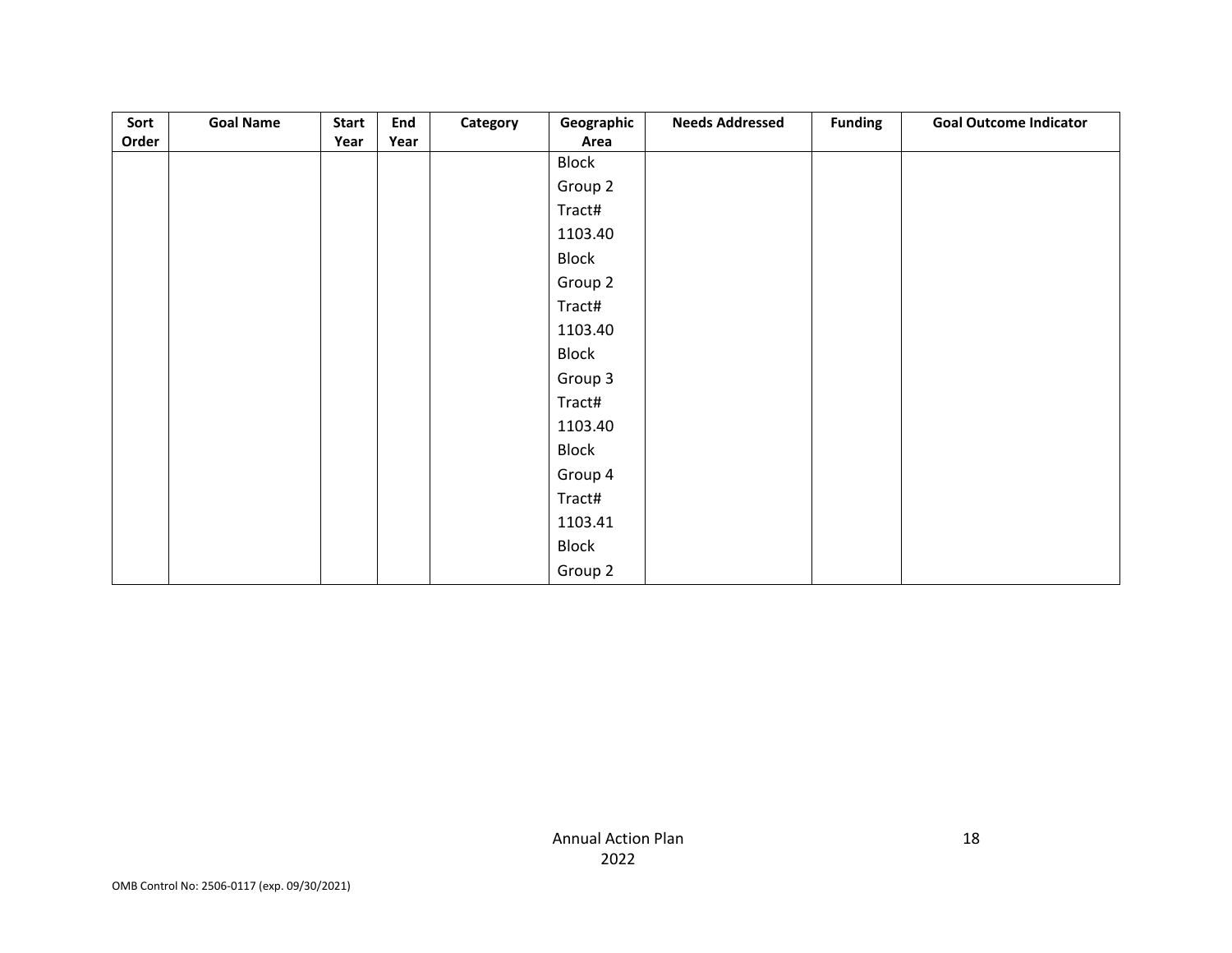| $\overline{2}$ | Promote       | 2020 | 2024 | Affordable | Tract#  | Housing Cost Burden | <b>Direct Financial Assistance</b> |
|----------------|---------------|------|------|------------|---------|---------------------|------------------------------------|
|                | Homeownership |      |      | Housing    | 1101.00 |                     | to Homebuyers: 5                   |
|                | Affordability |      |      |            | Block   |                     | <b>Households Assisted</b>         |
|                |               |      |      |            | Group 3 |                     |                                    |
|                |               |      |      |            | Tract#  |                     |                                    |
|                |               |      |      |            | 1103.01 |                     |                                    |
|                |               |      |      |            | Block   |                     |                                    |
|                |               |      |      |            | Group 1 |                     |                                    |
|                |               |      |      |            | Tract#  |                     |                                    |
|                |               |      |      |            | 1103.08 |                     |                                    |
|                |               |      |      |            | Block   |                     |                                    |
|                |               |      |      |            | Group 3 |                     |                                    |
|                |               |      |      |            | Tract#  |                     |                                    |
|                |               |      |      |            | 1103.11 |                     |                                    |
|                |               |      |      |            | Block   |                     |                                    |
|                |               |      |      |            | Group 2 |                     |                                    |
|                |               |      |      |            | Tract#  |                     |                                    |
|                |               |      |      |            | 1103.12 |                     |                                    |
|                |               |      |      |            | Block   |                     |                                    |
|                |               |      |      |            | Group 4 |                     |                                    |
|                |               |      |      |            | Tract#  |                     |                                    |
|                |               |      |      |            | 1103.13 |                     |                                    |
|                |               |      |      |            | Block   |                     |                                    |
|                |               |      |      |            | Group 2 |                     |                                    |
|                |               |      |      |            | Tract#  |                     |                                    |
|                |               |      |      |            | 1103.13 |                     |                                    |
|                |               |      |      |            | Block   |                     |                                    |
|                |               |      |      |            | Group 3 |                     |                                    |
|                |               |      |      |            | Tract#  |                     |                                    |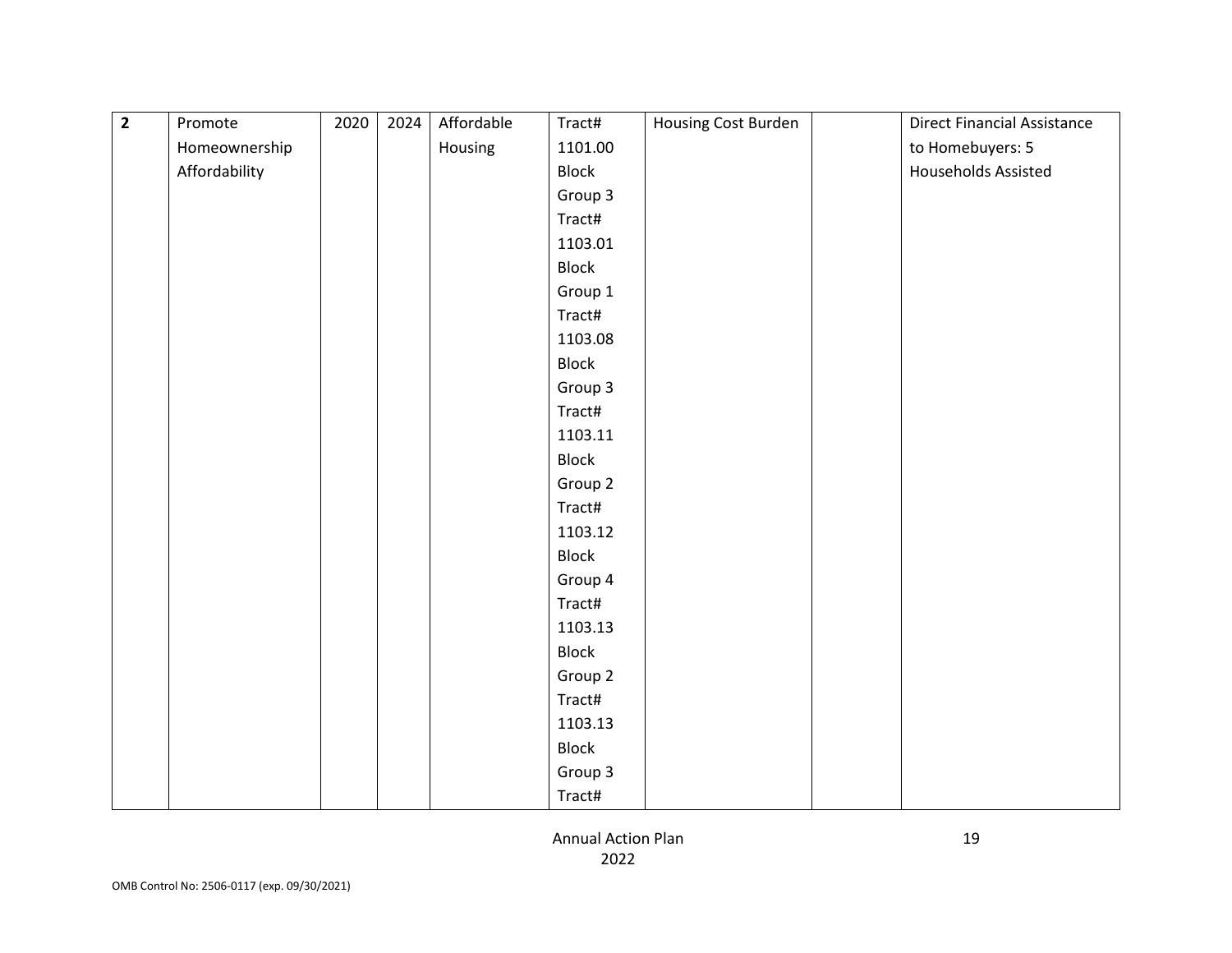|  | 1103.34 |  |  |
|--|---------|--|--|
|  | Block   |  |  |
|  | Group 1 |  |  |
|  | Tract#  |  |  |
|  | 1103.35 |  |  |
|  | Block   |  |  |
|  | Group 1 |  |  |
|  | Tract#  |  |  |
|  | 1103.35 |  |  |
|  | Block   |  |  |
|  | Group 2 |  |  |
|  | Tract#  |  |  |
|  | 1103.35 |  |  |
|  | Block   |  |  |
|  | Group 3 |  |  |
|  | Tract#  |  |  |
|  | 1103.35 |  |  |
|  | Block   |  |  |
|  | Group 4 |  |  |
|  | Tract#  |  |  |
|  | 1103.36 |  |  |
|  | Block   |  |  |
|  | Group 2 |  |  |
|  | Tract#  |  |  |
|  | 1103.37 |  |  |
|  | Block   |  |  |
|  | Group 1 |  |  |
|  | Tract#  |  |  |
|  | 1103.37 |  |  |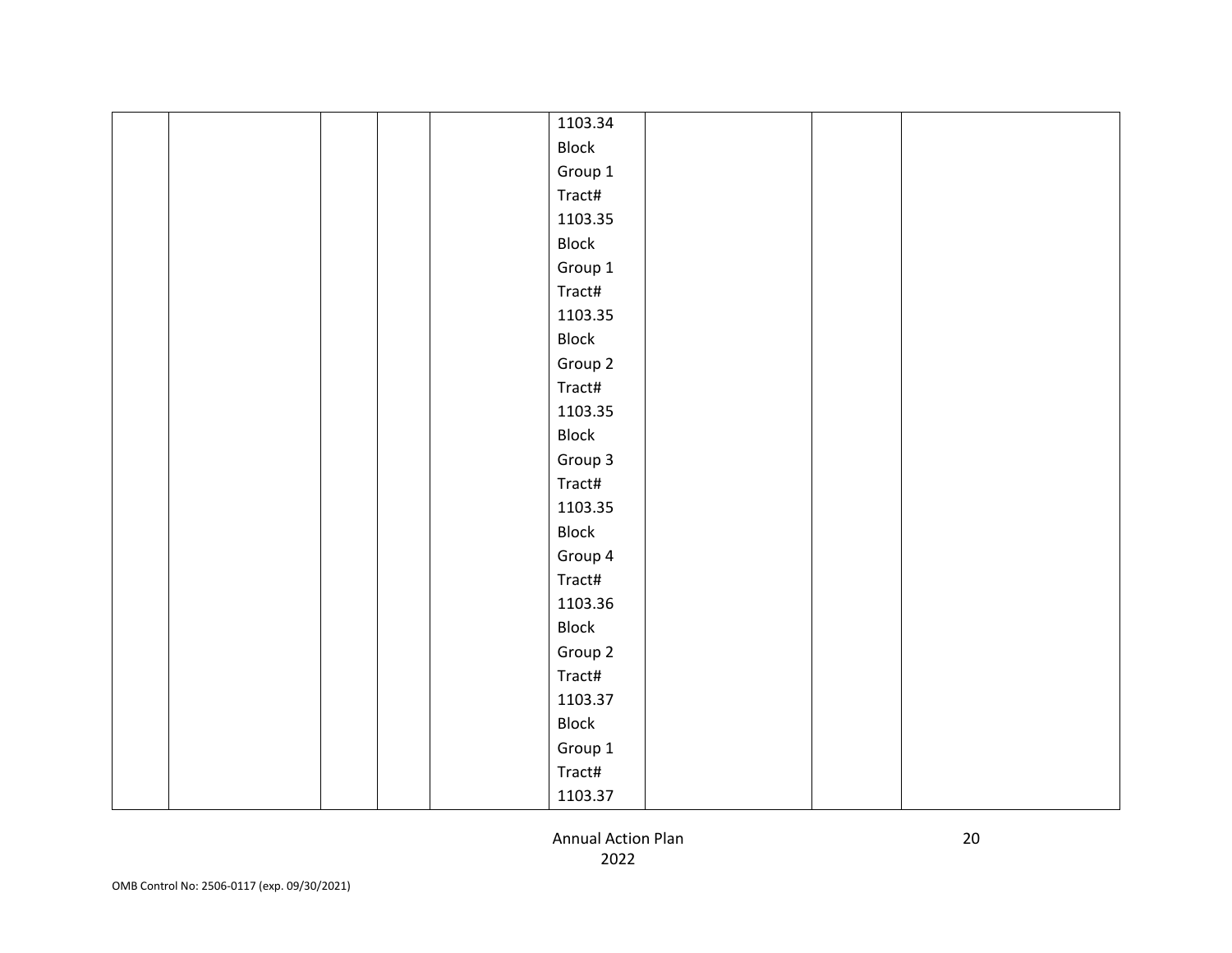| Sort  | <b>Goal Name</b> | <b>Start</b> | End  | Category | Geographic | <b>Needs Addressed</b> | <b>Funding</b> | <b>Goal Outcome Indicator</b> |
|-------|------------------|--------------|------|----------|------------|------------------------|----------------|-------------------------------|
| Order |                  | Year         | Year |          | Area       |                        |                |                               |
|       |                  |              |      |          | Block      |                        |                |                               |
|       |                  |              |      |          | Group 2    |                        |                |                               |
|       |                  |              |      |          | Tract#     |                        |                |                               |
|       |                  |              |      |          | 1103.40    |                        |                |                               |
|       |                  |              |      |          | Block      |                        |                |                               |
|       |                  |              |      |          | Group 2    |                        |                |                               |
|       |                  |              |      |          | Tract#     |                        |                |                               |
|       |                  |              |      |          | 1103.40    |                        |                |                               |
|       |                  |              |      |          | Block      |                        |                |                               |
|       |                  |              |      |          | Group 3    |                        |                |                               |
|       |                  |              |      |          | Tract#     |                        |                |                               |
|       |                  |              |      |          | 1103.40    |                        |                |                               |
|       |                  |              |      |          | Block      |                        |                |                               |
|       |                  |              |      |          | Group 4    |                        |                |                               |
|       |                  |              |      |          | Tract#     |                        |                |                               |
|       |                  |              |      |          | 1103.41    |                        |                |                               |
|       |                  |              |      |          | Block      |                        |                |                               |
|       |                  |              |      |          | Group 2    |                        |                |                               |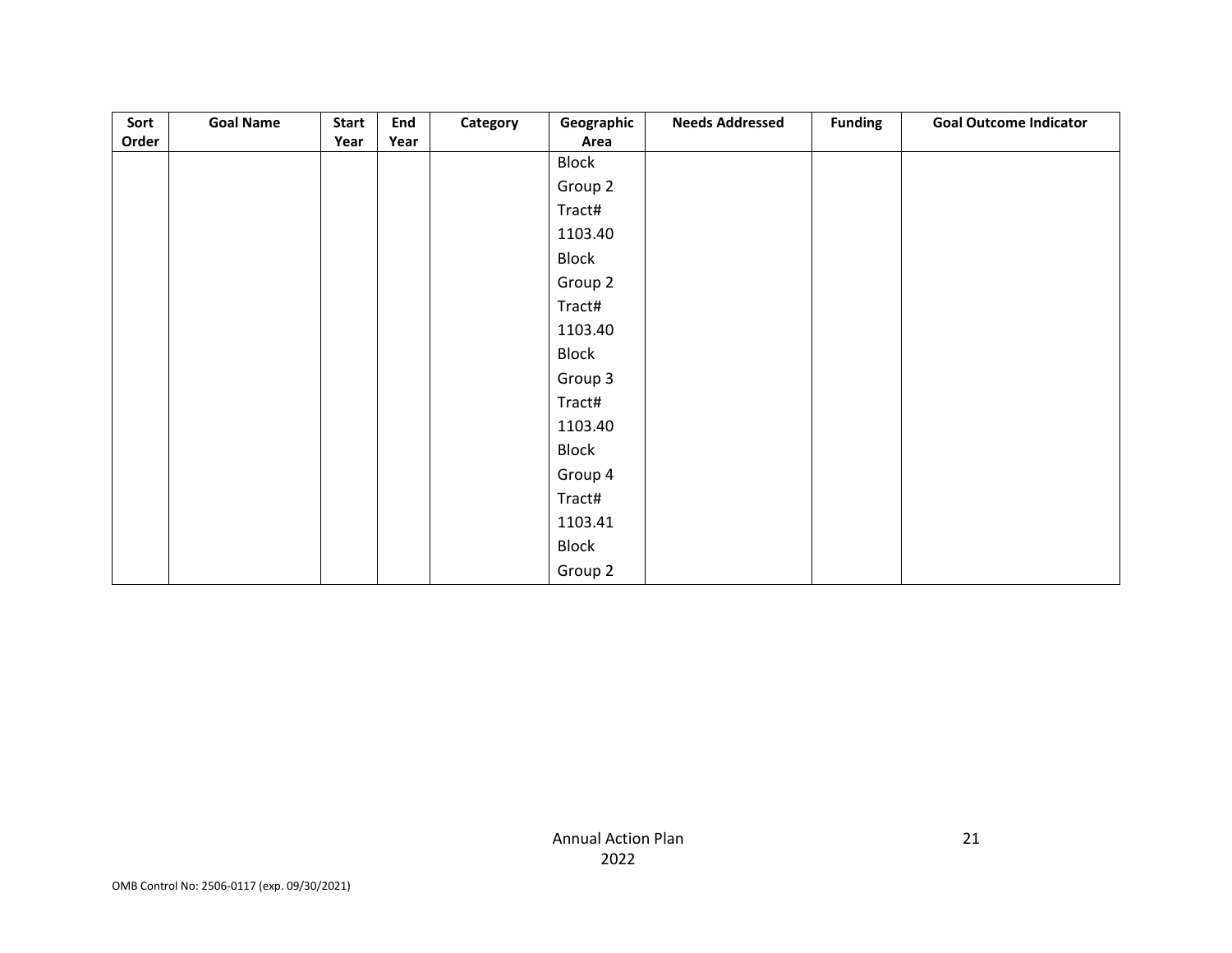| $\overline{\mathbf{3}}$ | Public/Supportive | 2020 | 2024 | Non-Housing | Tract#       | Economic    | \$138,995 | Public service activities |
|-------------------------|-------------------|------|------|-------------|--------------|-------------|-----------|---------------------------|
|                         | Services          |      |      | Community   | 1101.00      | Development |           | other than Low/Moderate   |
|                         |                   |      |      | Development | <b>Block</b> |             |           | Income Housing Benefit:   |
|                         |                   |      |      |             | Group 3      |             |           | 1000 Persons Assisted     |
|                         |                   |      |      |             | Tract#       |             |           |                           |
|                         |                   |      |      |             | 1103.01      |             |           |                           |
|                         |                   |      |      |             | <b>Block</b> |             |           |                           |
|                         |                   |      |      |             | Group 1      |             |           |                           |
|                         |                   |      |      |             | Tract#       |             |           |                           |
|                         |                   |      |      |             | 1103.08      |             |           |                           |
|                         |                   |      |      |             | <b>Block</b> |             |           |                           |
|                         |                   |      |      |             | Group 3      |             |           |                           |
|                         |                   |      |      |             | Tract#       |             |           |                           |
|                         |                   |      |      |             | 1103.11      |             |           |                           |
|                         |                   |      |      |             | <b>Block</b> |             |           |                           |
|                         |                   |      |      |             | Group 2      |             |           |                           |
|                         |                   |      |      |             | Tract#       |             |           |                           |
|                         |                   |      |      |             | 1103.12      |             |           |                           |
|                         |                   |      |      |             | <b>Block</b> |             |           |                           |
|                         |                   |      |      |             | Group 4      |             |           |                           |
|                         |                   |      |      |             | Tract#       |             |           |                           |
|                         |                   |      |      |             | 1103.13      |             |           |                           |
|                         |                   |      |      |             | <b>Block</b> |             |           |                           |
|                         |                   |      |      |             | Group 2      |             |           |                           |
|                         |                   |      |      |             | Tract#       |             |           |                           |
|                         |                   |      |      |             | 1103.13      |             |           |                           |
|                         |                   |      |      |             | <b>Block</b> |             |           |                           |
|                         |                   |      |      |             | Group 3      |             |           |                           |
|                         |                   |      |      |             | Tract#       |             |           |                           |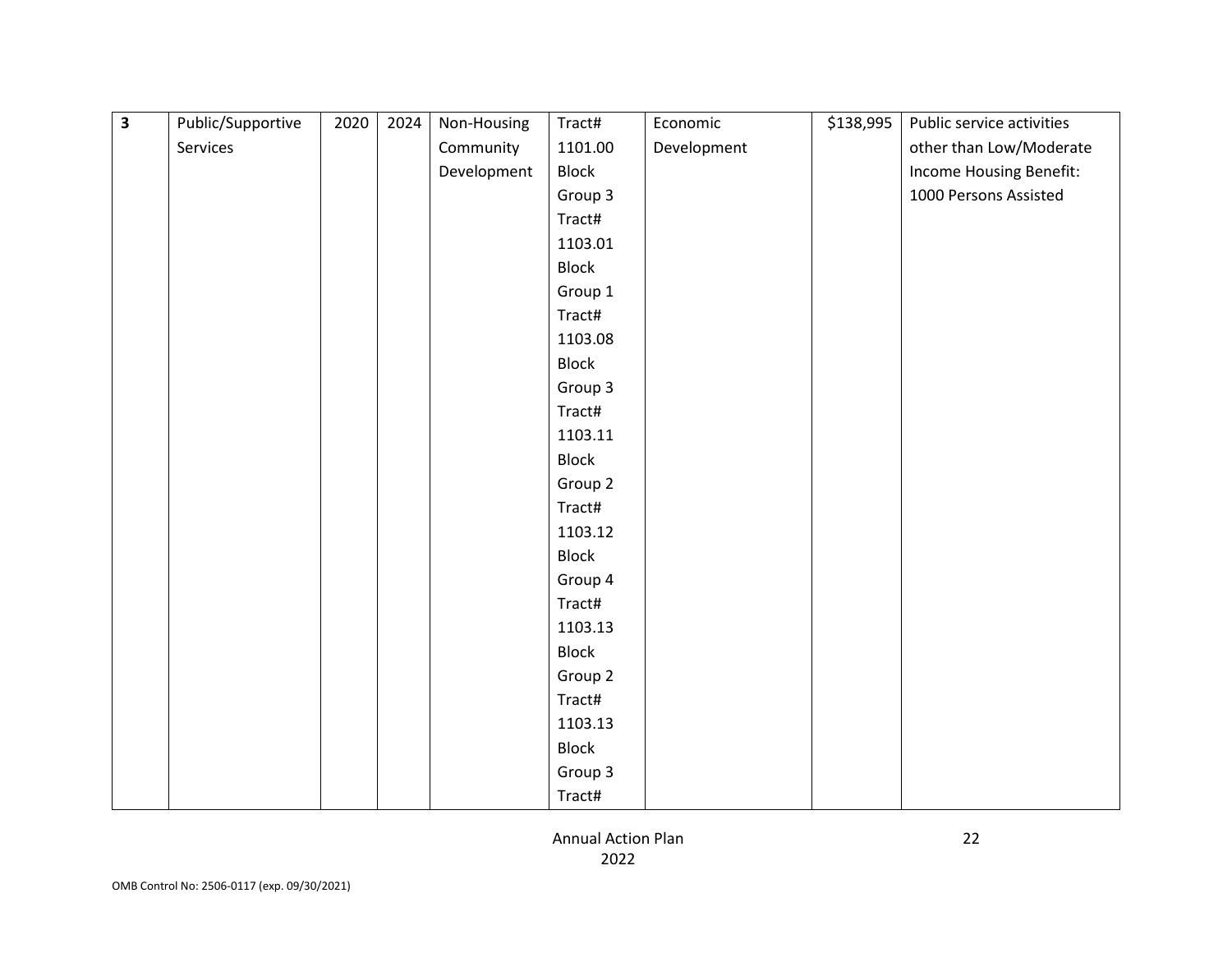|  | 1103.34 |  |  |
|--|---------|--|--|
|  | Block   |  |  |
|  | Group 1 |  |  |
|  | Tract#  |  |  |
|  | 1103.35 |  |  |
|  | Block   |  |  |
|  | Group 1 |  |  |
|  | Tract#  |  |  |
|  | 1103.35 |  |  |
|  | Block   |  |  |
|  | Group 2 |  |  |
|  | Tract#  |  |  |
|  | 1103.35 |  |  |
|  | Block   |  |  |
|  | Group 3 |  |  |
|  | Tract#  |  |  |
|  | 1103.35 |  |  |
|  | Block   |  |  |
|  | Group 4 |  |  |
|  | Tract#  |  |  |
|  | 1103.36 |  |  |
|  | Block   |  |  |
|  | Group 2 |  |  |
|  | Tract#  |  |  |
|  | 1103.37 |  |  |
|  | Block   |  |  |
|  | Group 1 |  |  |
|  | Tract#  |  |  |
|  | 1103.37 |  |  |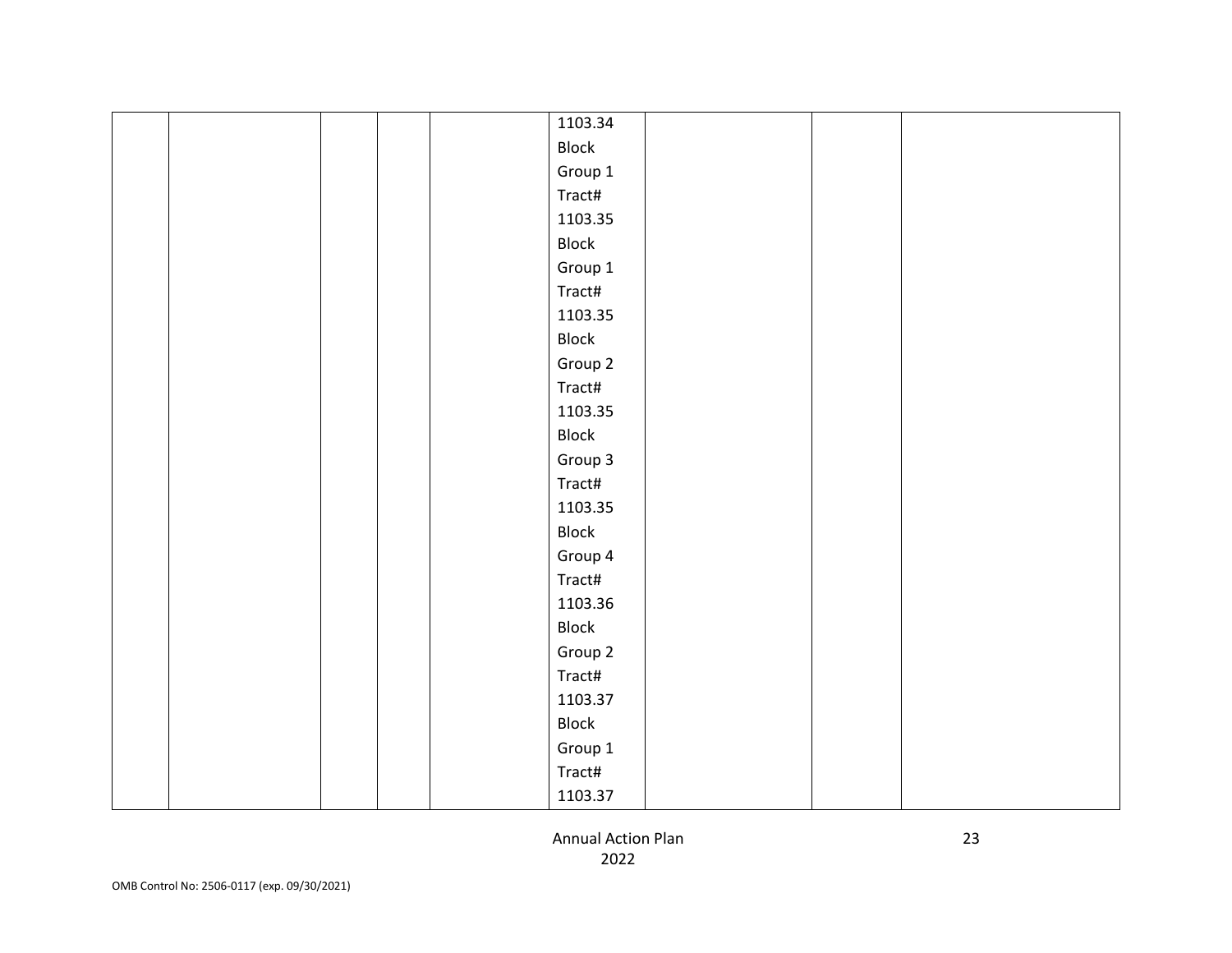| Sort  | <b>Goal Name</b> | <b>Start</b> | End  | Category | Geographic | <b>Needs Addressed</b> | <b>Funding</b> | <b>Goal Outcome Indicator</b> |
|-------|------------------|--------------|------|----------|------------|------------------------|----------------|-------------------------------|
| Order |                  | Year         | Year |          | Area       |                        |                |                               |
|       |                  |              |      |          | Block      |                        |                |                               |
|       |                  |              |      |          | Group 2    |                        |                |                               |
|       |                  |              |      |          | Tract#     |                        |                |                               |
|       |                  |              |      |          | 1103.40    |                        |                |                               |
|       |                  |              |      |          | Block      |                        |                |                               |
|       |                  |              |      |          | Group 2    |                        |                |                               |
|       |                  |              |      |          | Tract#     |                        |                |                               |
|       |                  |              |      |          | 1103.40    |                        |                |                               |
|       |                  |              |      |          | Block      |                        |                |                               |
|       |                  |              |      |          | Group 3    |                        |                |                               |
|       |                  |              |      |          | Tract#     |                        |                |                               |
|       |                  |              |      |          | 1103.40    |                        |                |                               |
|       |                  |              |      |          | Block      |                        |                |                               |
|       |                  |              |      |          | Group 4    |                        |                |                               |
|       |                  |              |      |          | Tract#     |                        |                |                               |
|       |                  |              |      |          | 1103.41    |                        |                |                               |
|       |                  |              |      |          | Block      |                        |                |                               |
|       |                  |              |      |          | Group 2    |                        |                |                               |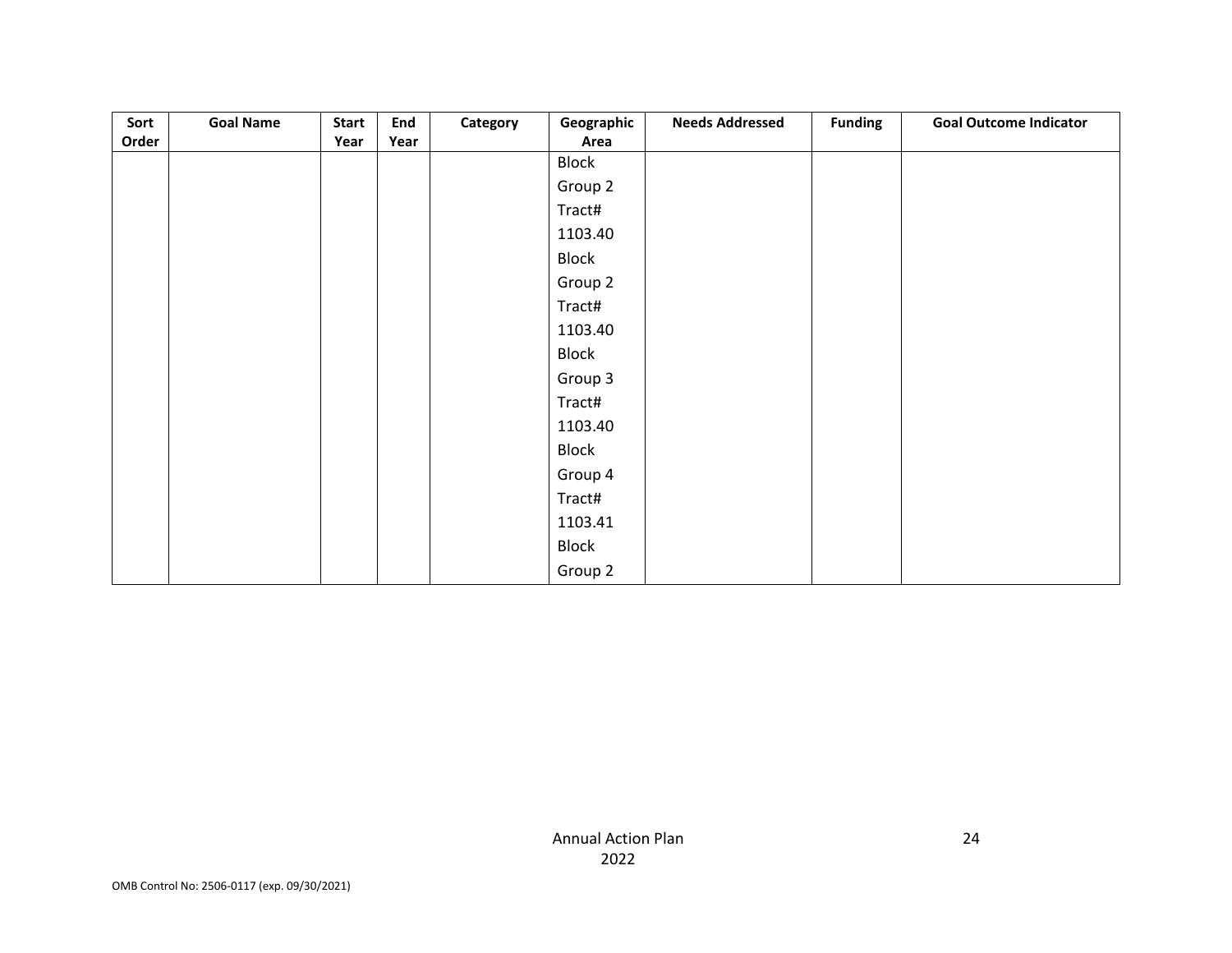| $\overline{\mathbf{4}}$ | Infrastructure | 2020 | 2024 | Non-Housing | Tract#       | Public               | \$367,266 | Public Facility or               |
|-------------------------|----------------|------|------|-------------|--------------|----------------------|-----------|----------------------------------|
|                         | Improvements   |      |      | Community   | 1101.00      | Facility/Improvement |           | <b>Infrastructure Activities</b> |
|                         |                |      |      | Development | <b>Block</b> |                      |           | other than Low/Moderate          |
|                         |                |      |      |             | Group 3      |                      |           | Income Housing Benefit: 1        |
|                         |                |      |      |             | Tract#       |                      |           | Persons Assisted                 |
|                         |                |      |      |             | 1103.01      |                      |           |                                  |
|                         |                |      |      |             | Block        |                      |           |                                  |
|                         |                |      |      |             | Group 1      |                      |           |                                  |
|                         |                |      |      |             | Tract#       |                      |           |                                  |
|                         |                |      |      |             | 1103.08      |                      |           |                                  |
|                         |                |      |      |             | <b>Block</b> |                      |           |                                  |
|                         |                |      |      |             | Group 3      |                      |           |                                  |
|                         |                |      |      |             | Tract#       |                      |           |                                  |
|                         |                |      |      |             | 1103.11      |                      |           |                                  |
|                         |                |      |      |             | Block        |                      |           |                                  |
|                         |                |      |      |             | Group 2      |                      |           |                                  |
|                         |                |      |      |             | Tract#       |                      |           |                                  |
|                         |                |      |      |             | 1103.12      |                      |           |                                  |
|                         |                |      |      |             | Block        |                      |           |                                  |
|                         |                |      |      |             | Group 4      |                      |           |                                  |
|                         |                |      |      |             | Tract#       |                      |           |                                  |
|                         |                |      |      |             | 1103.13      |                      |           |                                  |
|                         |                |      |      |             | <b>Block</b> |                      |           |                                  |
|                         |                |      |      |             | Group 2      |                      |           |                                  |
|                         |                |      |      |             | Tract#       |                      |           |                                  |
|                         |                |      |      |             | 1103.13      |                      |           |                                  |
|                         |                |      |      |             | Block        |                      |           |                                  |
|                         |                |      |      |             | Group 3      |                      |           |                                  |
|                         |                |      |      |             | Tract#       |                      |           |                                  |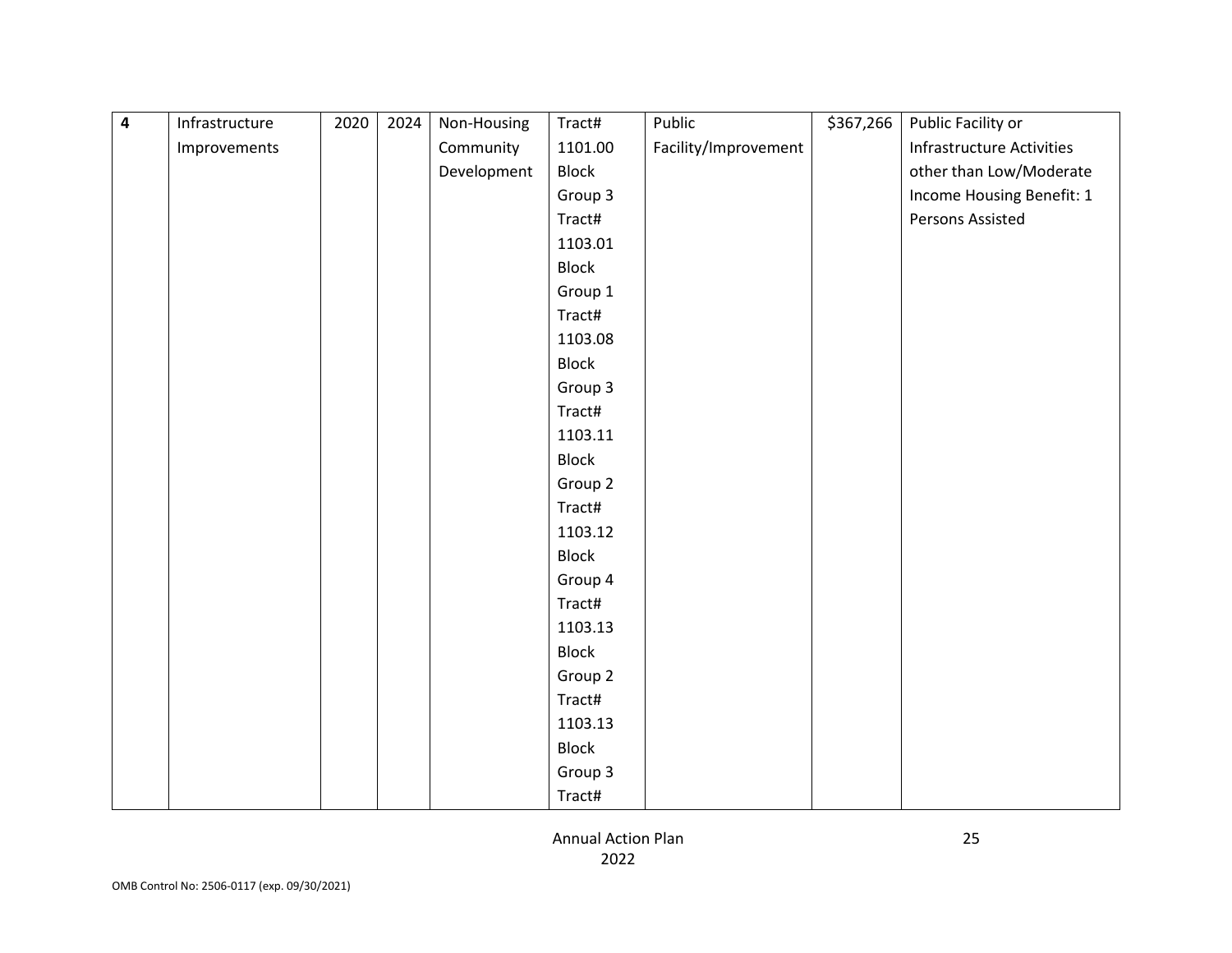| Sort  | <b>Goal Name</b> | <b>Start</b> | End  | Category | Geographic   | <b>Needs Addressed</b> | <b>Funding</b> | <b>Goal Outcome Indicator</b> |
|-------|------------------|--------------|------|----------|--------------|------------------------|----------------|-------------------------------|
| Order |                  | Year         | Year |          | Area         |                        |                |                               |
|       |                  |              |      |          | 1103.34      |                        |                |                               |
|       |                  |              |      |          | <b>Block</b> |                        |                |                               |
|       |                  |              |      |          | Group 1      |                        |                |                               |
|       |                  |              |      |          | Tract#       |                        |                |                               |
|       |                  |              |      |          | 1103.35      |                        |                |                               |
|       |                  |              |      |          | <b>Block</b> |                        |                |                               |
|       |                  |              |      |          | Group 1      |                        |                |                               |

**Table 6 – Goals Summary**

# **Goal Descriptions**

|    | <b>Goal Name</b>           | Maintain City's Affordable Stock                                                                                                                                                                                          |
|----|----------------------------|---------------------------------------------------------------------------------------------------------------------------------------------------------------------------------------------------------------------------|
|    | Goal<br><b>Description</b> | Improve availability and accessibility of decent housing in the City in an effort to maintain/improve housing stock<br>conditions for low/mod households. Including energy efficiency improvements and broadband upgrade. |
|    | <b>Goal Name</b>           | Promote Homeownership Affordability                                                                                                                                                                                       |
|    | Goal<br><b>Description</b> | Currently the City will use HOME funding to leverage and promote the affordability for First Time Homebuyers of decent<br>housing for low to moderate income households on a City-wide basis.                             |
| 3. | <b>Goal Name</b>           | <b>Public/Supportive Services</b>                                                                                                                                                                                         |
|    | Goal                       | The objective is to provide public and/or supportive services to address unmet needs of the City's residents.                                                                                                             |
|    | <b>Description</b>         |                                                                                                                                                                                                                           |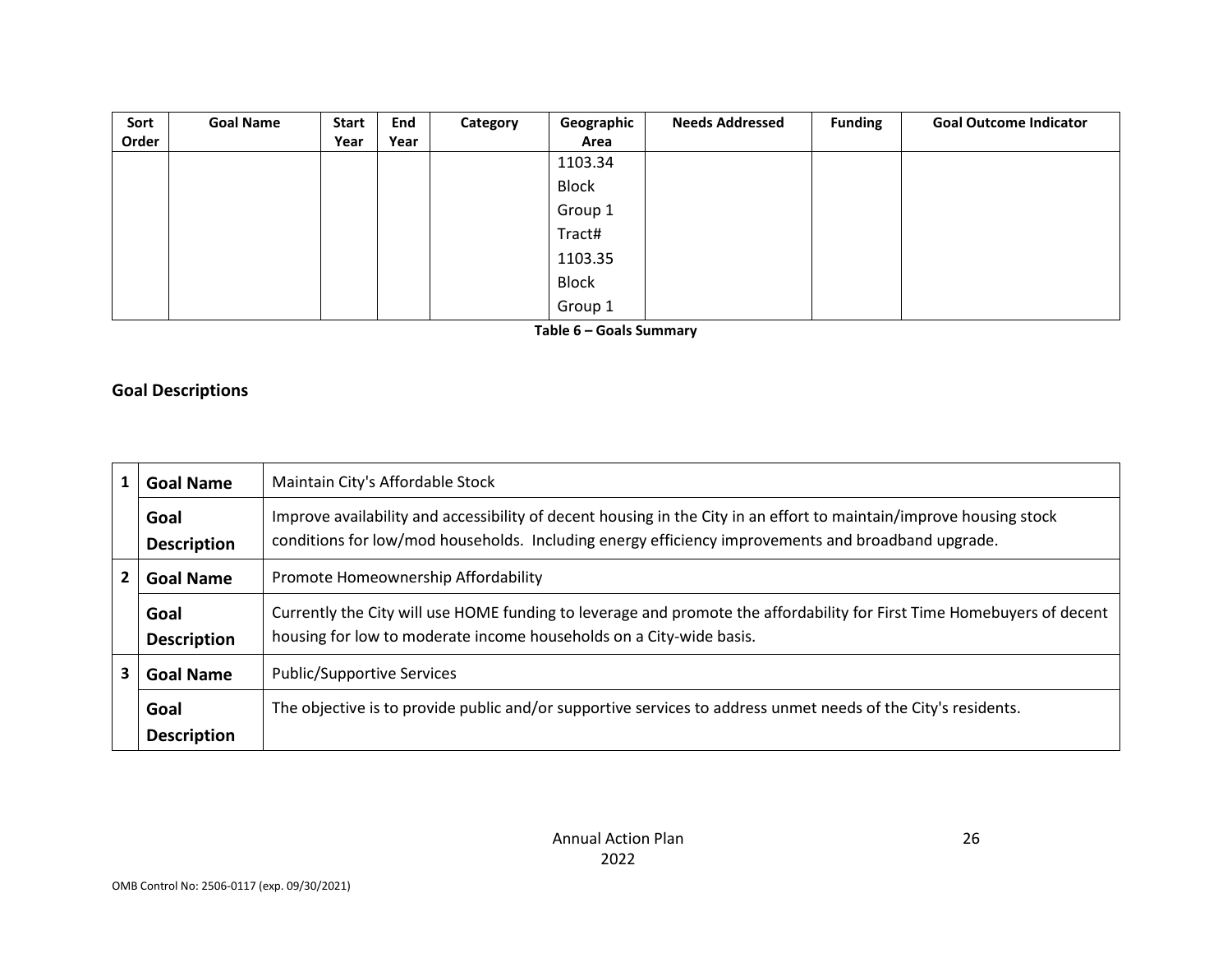| 4 I | <b>Goal Name</b>   | Infrastructure Improvements                                                                     |
|-----|--------------------|-------------------------------------------------------------------------------------------------|
|     | Goal               | The objective is to fund improvements in low to moderate income areas where unmet needs remain. |
|     | <b>Description</b> |                                                                                                 |

### **AP-35 Projects - 91.420, 91.220(d)**

#### **Introduction**

The following is a proposed list of activities that will be undertaken with the \$ dollars the City anticipate to receive in Program Year 2022.

| #            | <b>Project Name</b>                           |
|--------------|-----------------------------------------------|
| $\mathbf{1}$ | Residential Rehabilitation                    |
| $2^{\circ}$  | <b>Public Service (Senior Transportation)</b> |
|              | <b>Public Improvement (Public Facilities)</b> |
|              | Program Administration                        |

**Table 7 – Project Information**

### **Describe the reasons for allocation priorities and any obstacles to addressing underserved needs**

The City of Pembroke Pines must focus its CDBG funded community development strategies in areas eligible for area wide assistance. The City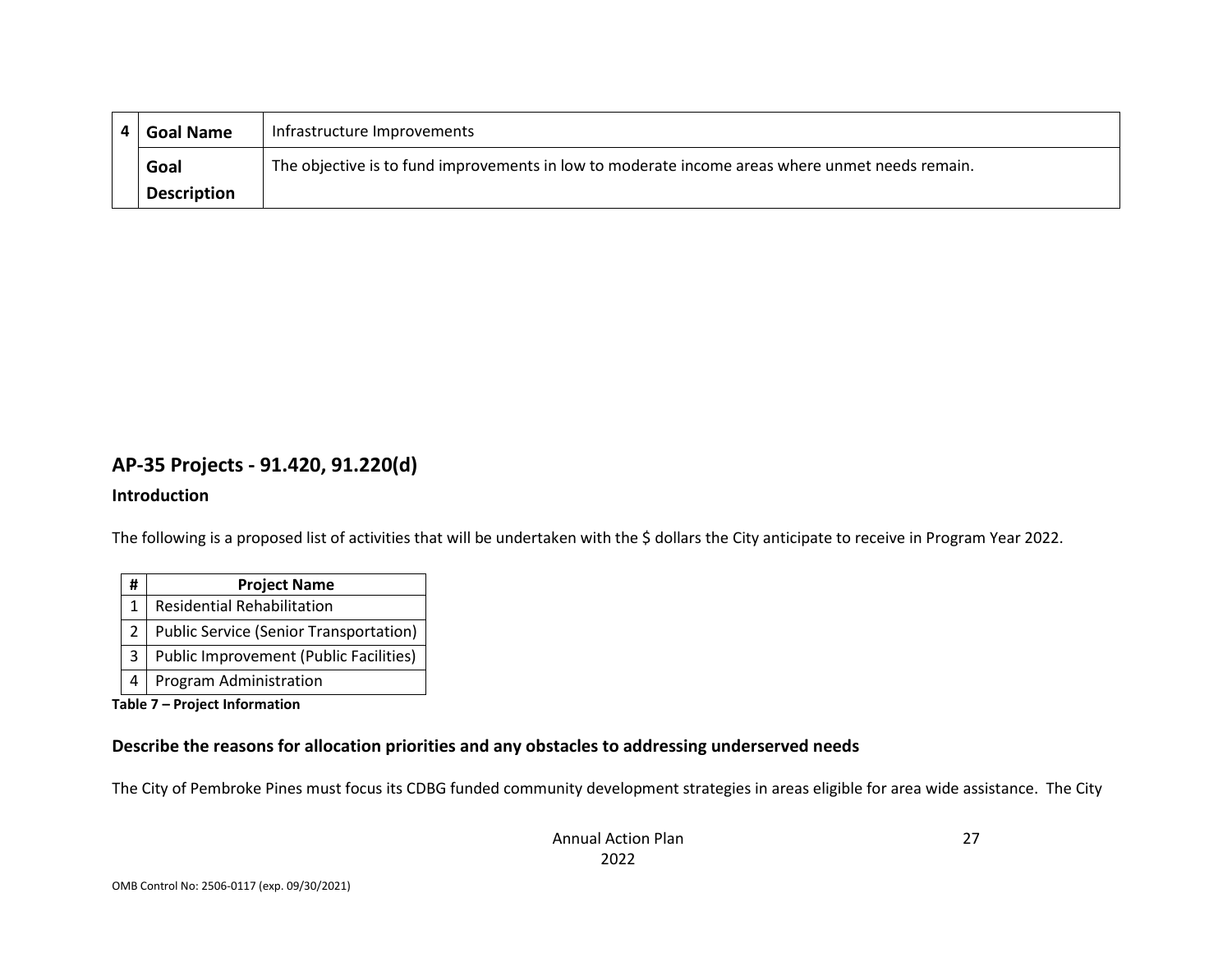takes an integrated approach to addressing these needs.

CDBG funds are used to support ongoing neighborhood planning, redevelopment, and public improvement programs already being implemented by the City. High priority, unmet needs will be the focus of the City's CDBG funds. The long term community development goal of the City is to create a sustainable environment and the short term goal is to arrest decline and address unmet needs.

The low to moderate income estimates provided by the Census estimates the overall low to moderate income population represents a small portion of the City's population. Because of the smaller low to moderate income population, compared to other cities, or lack of concentration of majority low to moderate income households, the City is referred to as an exception grantee. For Program year 2021, census tract block group with at least 45.92% concentration of low to moderate income households quality for CDBG assistance to benefit area wide activities such as public facilities and infrastructure improvements.

In PY 2022, the City will utilize CDBG funds to continue to address public infrastructure projects in Pembroke Pines, in addition, the City will continue to provide public support to the senior transportation program.

Funds are allocated according to the identified needs of the population that are eligible for CDBG funding.

During the next year, actions taken that will meet underserved needs include the use of CDBG dollars to fund the following activities; Residential Rehabilitation, Public Services, Fair Housing, Public Facility.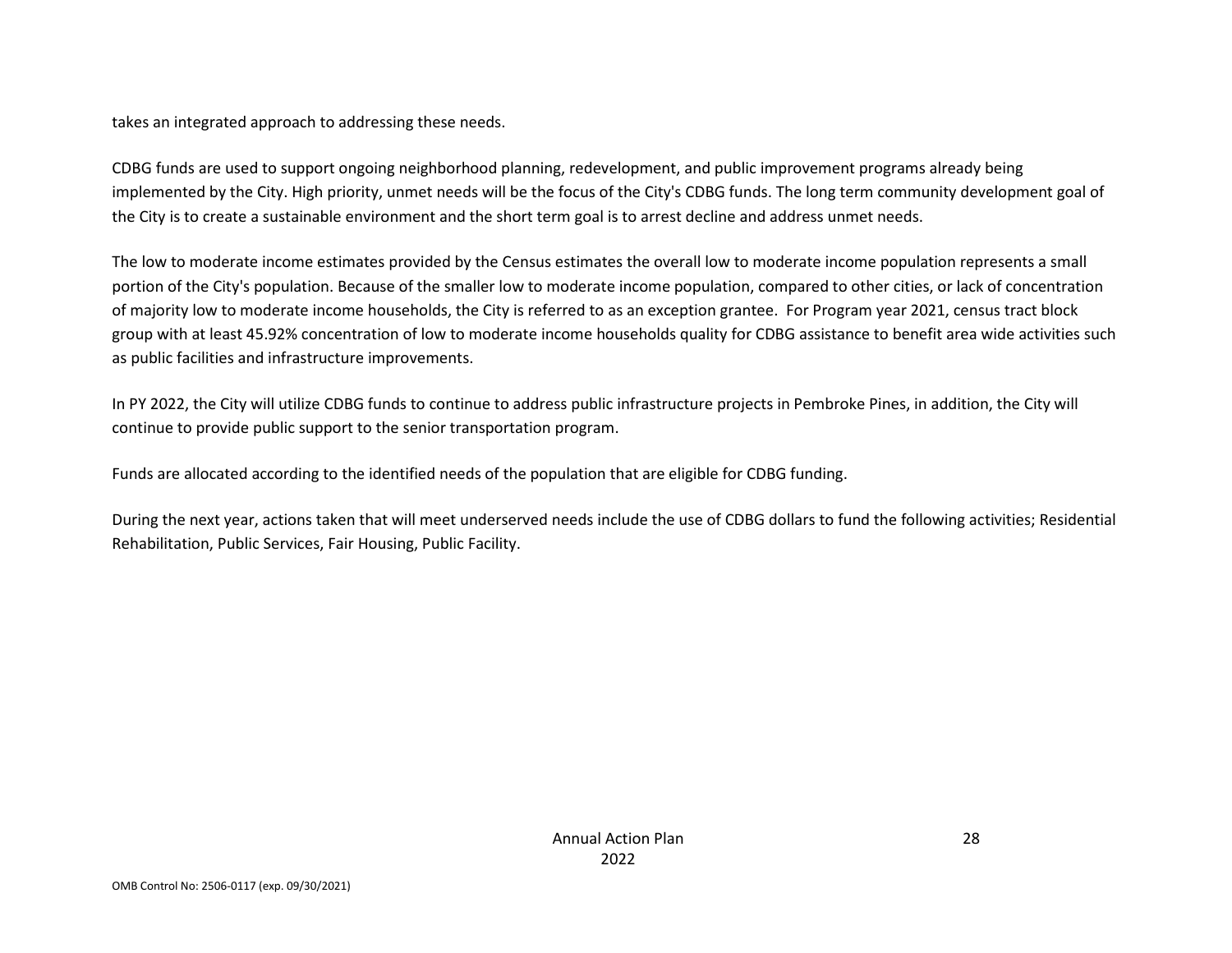# **AP-38 Project Summary**

**Project Summary Information**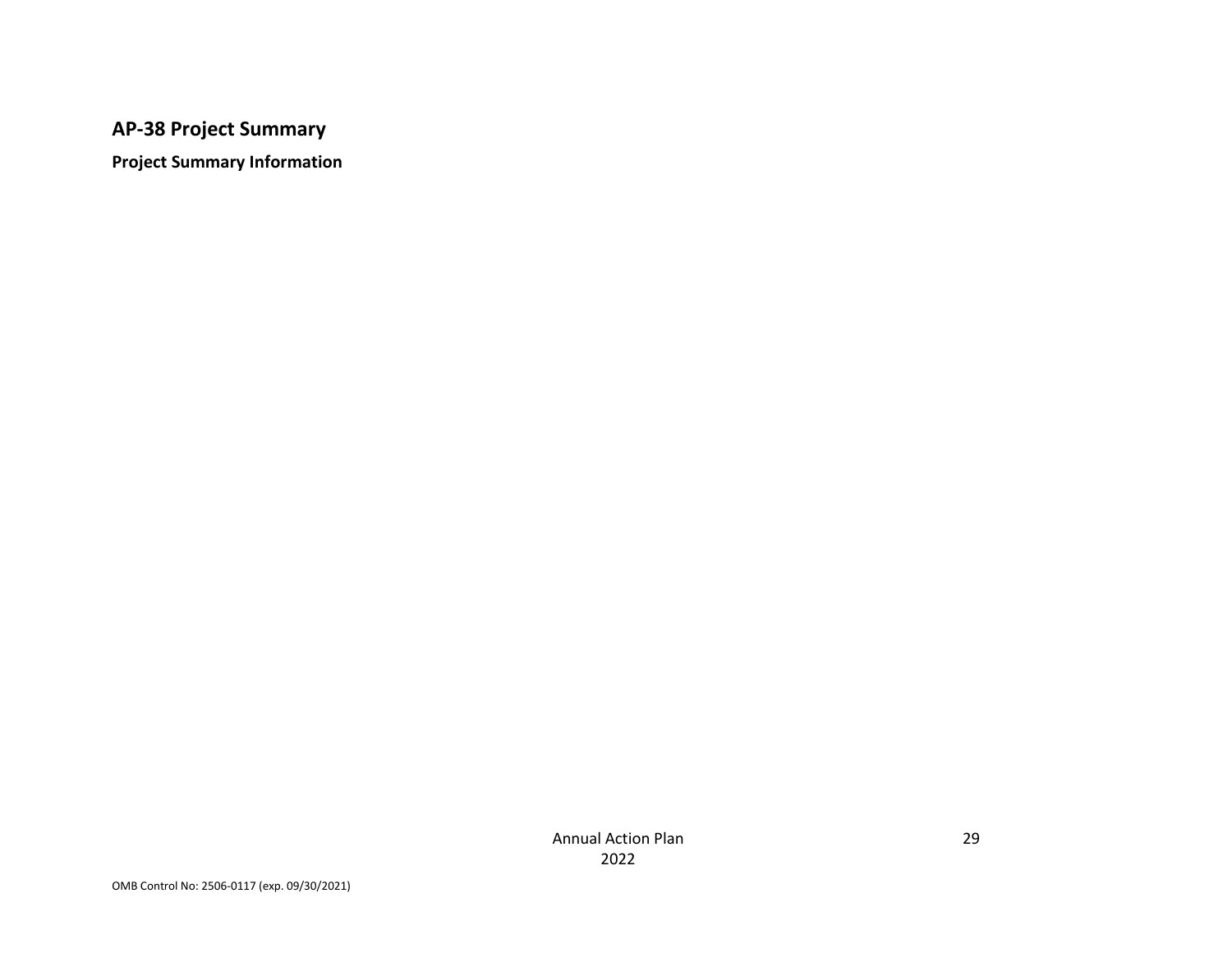| $\mathbf{1}$ | <b>Project Name</b>         | <b>Residential Rehabilitation</b>                                      |
|--------------|-----------------------------|------------------------------------------------------------------------|
|              | <b>Target Area</b>          | Tract# 1101.00 Block Group 3                                           |
|              |                             | Tract# 1103.01 Block Group 1                                           |
|              |                             | Tract# 1103.08 Block Group 3                                           |
|              |                             | Tract# 1103.11 Block Group 2                                           |
|              |                             | Tract# 1103.12 Block Group 4                                           |
|              |                             | Tract# 1103.13 Block Group 2                                           |
|              |                             | Tract# 1103.13 Block Group 3                                           |
|              |                             | Tract# 1103.34 Block Group 1                                           |
|              |                             | Tract# 1103.35 Block Group 1                                           |
|              |                             | Tract# 1103.35 Block Group 2                                           |
|              |                             | Tract# 1103.35 Block Group 3                                           |
|              |                             | Tract# 1103.35 Block Group 4                                           |
|              |                             | Tract# 1103.36 Block Group 2                                           |
|              |                             | Tract# 1103.37 Block Group 1                                           |
|              |                             | Tract# 1103.37 Block Group 2                                           |
|              |                             | Tract# 1103.40 Block Group 2                                           |
|              |                             | Tract# 1103.40 Block Group 3                                           |
|              |                             | Tract# 1103.40 Block Group 4                                           |
|              |                             | Tract# 1103.41 Block Group 2                                           |
|              | <b>Goals Supported</b>      | Maintain City's Affordable Stock                                       |
|              | <b>Needs Addressed</b>      | <b>Housing Rehabilitation</b>                                          |
|              | <b>Funding</b>              | CDBG: \$272,455                                                        |
|              | <b>Description</b>          | This project will provide minor home repairs to low and moderate       |
|              |                             | income homeowners.                                                     |
|              | <b>Target Date</b>          | 9/30/2023                                                              |
|              | <b>Estimate the number</b>  | 3-4 low to moderate income families                                    |
|              | and type of families        |                                                                        |
|              | that will benefit from      |                                                                        |
|              | the proposed activities     |                                                                        |
|              | <b>Location Description</b> | Citywide                                                               |
|              | <b>Planned Activities</b>   | Provide minor home repairs which includes connect of city's main sewer |
|              |                             | collection lines to low and moderate income household.                 |
|              | <b>Project Name</b>         | <b>Public Service (Senior Transportation)</b>                          |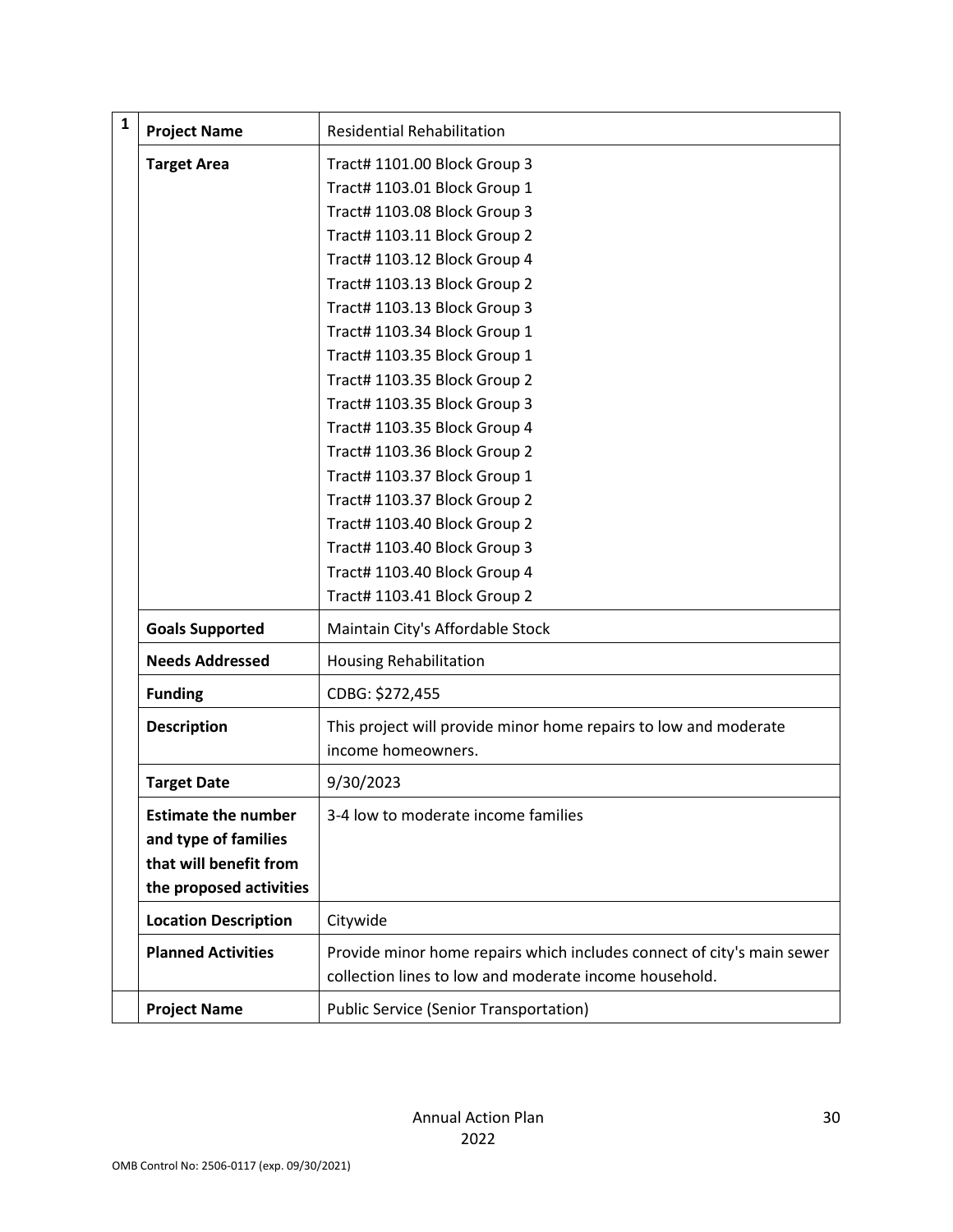| $\overline{\mathbf{2}}$ | <b>Target Area</b>          | Tract# 1101.00 Block Group 3                                            |
|-------------------------|-----------------------------|-------------------------------------------------------------------------|
|                         |                             | Tract# 1103.01 Block Group 1                                            |
|                         |                             | Tract# 1103.08 Block Group 3                                            |
|                         |                             | Tract# 1103.11 Block Group 2                                            |
|                         |                             | Tract# 1103.12 Block Group 4                                            |
|                         |                             | Tract# 1103.13 Block Group 2                                            |
|                         |                             | Tract# 1103.13 Block Group 3                                            |
|                         |                             | Tract# 1103.34 Block Group 1                                            |
|                         |                             | Tract# 1103.35 Block Group 1                                            |
|                         |                             | Tract# 1103.35 Block Group 2                                            |
|                         |                             | Tract# 1103.35 Block Group 3                                            |
|                         |                             | Tract# 1103.35 Block Group 4                                            |
|                         |                             | Tract# 1103.36 Block Group 2                                            |
|                         |                             | Tract# 1103.37 Block Group 1                                            |
|                         |                             | Tract# 1103.37 Block Group 2                                            |
|                         |                             | Tract# 1103.40 Block Group 2                                            |
|                         |                             | Tract# 1103.40 Block Group 3                                            |
|                         |                             | Tract# 1103.40 Block Group 4                                            |
|                         |                             | Tract# 1103.41 Block Group 2                                            |
|                         | <b>Goals Supported</b>      | <b>Public/Supportive Services</b>                                       |
|                         | <b>Needs Addressed</b>      | <b>Public Service</b>                                                   |
|                         | <b>Funding</b>              | CDBG: \$138,995                                                         |
|                         | <b>Description</b>          | Provide support to the City's Senior Transportation Program through the |
|                         |                             | provision of free transportation to seniors.                            |
|                         | <b>Target Date</b>          | 9/30/2023                                                               |
|                         | <b>Estimate the number</b>  | 1000 and more                                                           |
|                         | and type of families        |                                                                         |
|                         | that will benefit from      |                                                                         |
|                         | the proposed activities     |                                                                         |
|                         | <b>Location Description</b> | Citywide                                                                |
|                         | <b>Planned Activities</b>   | Support to the City's Senior Transportation Program through the         |
|                         |                             | provision of free transportation to seniors. Riders                     |
|                         |                             |                                                                         |
|                         | <b>Project Name</b>         | Public Improvement (Public Facilities)                                  |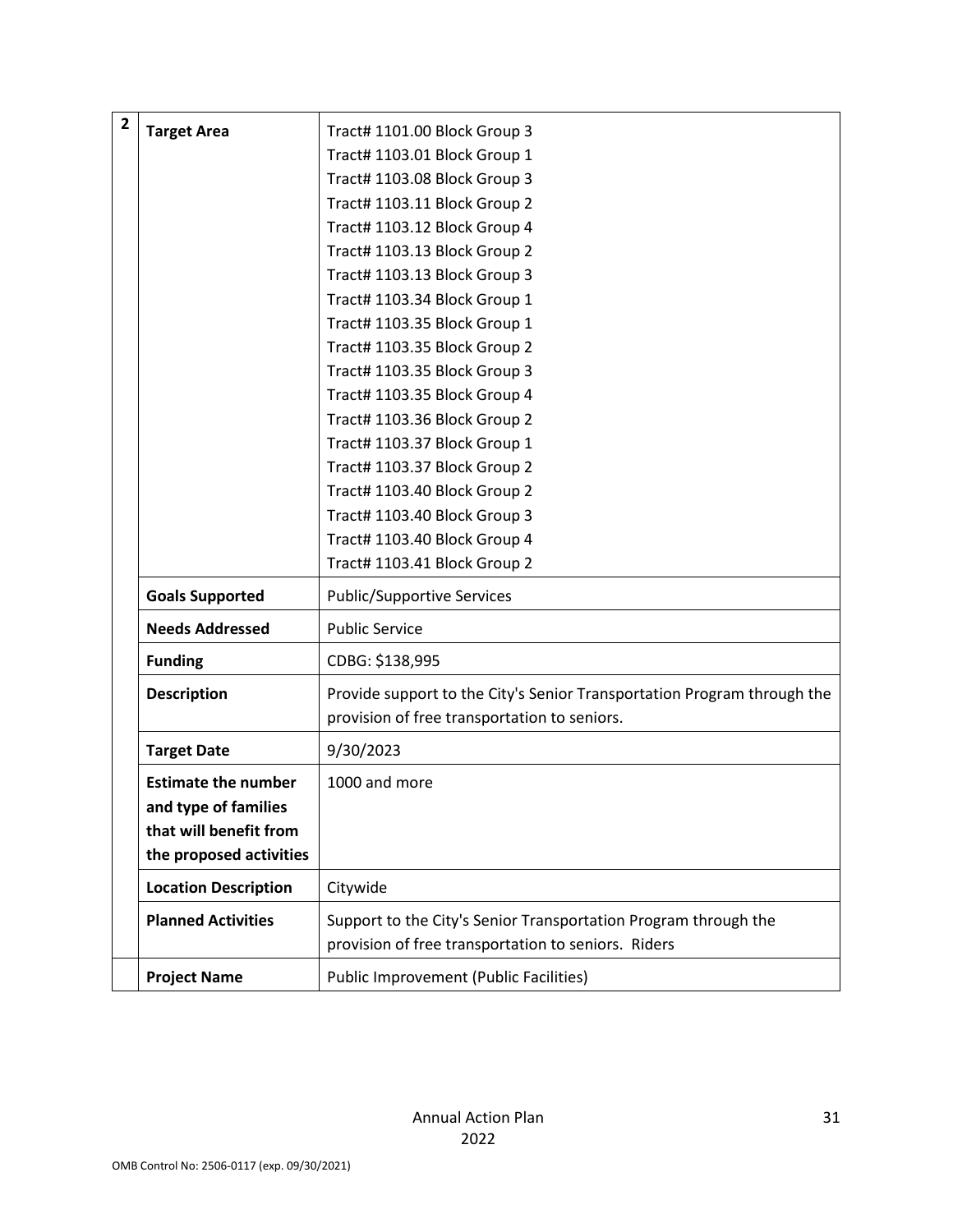| 3 |                             |                                                                         |
|---|-----------------------------|-------------------------------------------------------------------------|
|   | <b>Target Area</b>          | Tract# 1101.00 Block Group 3                                            |
|   |                             | Tract# 1103.01 Block Group 1                                            |
|   |                             | Tract# 1103.08 Block Group 3                                            |
|   |                             | Tract# 1103.11 Block Group 2                                            |
|   |                             | Tract# 1103.12 Block Group 4                                            |
|   |                             | Tract# 1103.13 Block Group 2                                            |
|   |                             | Tract# 1103.13 Block Group 3                                            |
|   |                             | Tract# 1103.34 Block Group 1                                            |
|   |                             | Tract# 1103.35 Block Group 1                                            |
|   |                             | Tract# 1103.35 Block Group 2                                            |
|   |                             | Tract# 1103.35 Block Group 3                                            |
|   |                             | Tract# 1103.35 Block Group 4                                            |
|   |                             | Tract# 1103.36 Block Group 2                                            |
|   |                             | Tract# 1103.37 Block Group 1                                            |
|   |                             | Tract# 1103.37 Block Group 2                                            |
|   |                             | Tract# 1103.40 Block Group 2                                            |
|   |                             | Tract# 1103.40 Block Group 3                                            |
|   |                             | Tract# 1103.40 Block Group 4                                            |
|   |                             | Tract# 1103.41 Block Group 2                                            |
|   | <b>Goals Supported</b>      | Infrastructure Improvements                                             |
|   | <b>Needs Addressed</b>      | Public Facility/Improvement                                             |
|   | <b>Funding</b>              | CDBG: \$367,266                                                         |
|   | <b>Description</b>          | This project proposes to purchase and install impact doors, windows,    |
|   |                             | new floors creating barrier-free, elevators (4) and fire alarms for the |
|   |                             | South West Focal Point Community Center and Senior Residences.          |
|   | <b>Target Date</b>          | 9/30/2023                                                               |
|   | <b>Estimate the number</b>  |                                                                         |
|   | and type of families        |                                                                         |
|   | that will benefit from      |                                                                         |
|   | the proposed activities     |                                                                         |
|   | <b>Location Description</b> |                                                                         |
|   | <b>Planned Activities</b>   | This project proposes improvements to the South West Focal Point        |
|   |                             | Senior Center and Senior Residences. Public facilities and              |
|   |                             | improvements include acquisition, construction, reconstruction,         |
|   |                             | rehabilitated or installation of public facilities and improvements and |
|   |                             | are eligible under 570.201(c). This activity will benefit low and       |
|   |                             | moderate income persons as qualified under 570.208(a)(1) Area Benefit   |
|   |                             | activities.                                                             |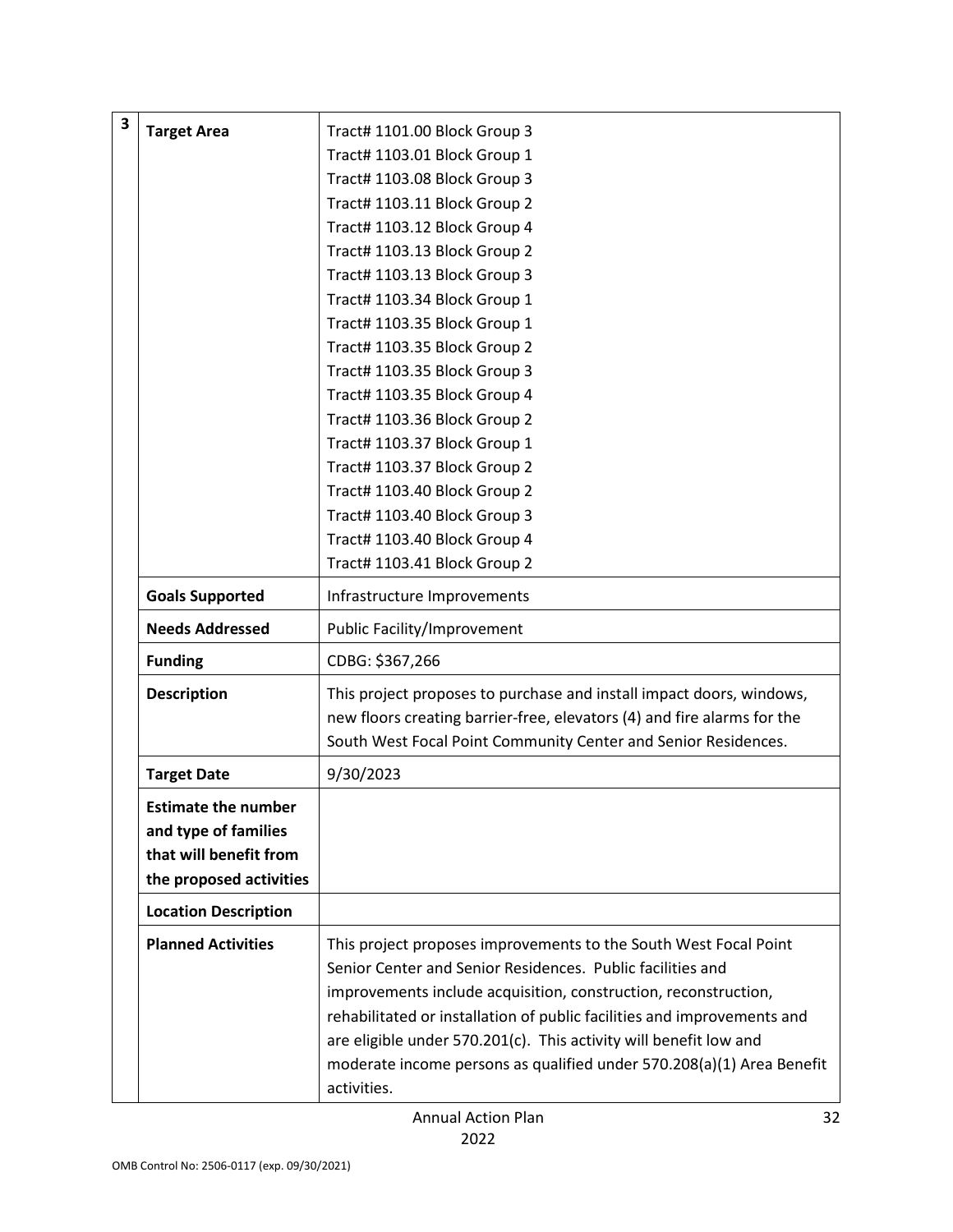| $\overline{\mathbf{4}}$ | <b>Project Name</b>         | Program Administration                                        |
|-------------------------|-----------------------------|---------------------------------------------------------------|
|                         | <b>Target Area</b>          | Tract# 1101.00 Block Group 3                                  |
|                         |                             | Tract# 1103.01 Block Group 1                                  |
|                         |                             | Tract# 1103.08 Block Group 3                                  |
|                         |                             | Tract# 1103.11 Block Group 2                                  |
|                         |                             | Tract# 1103.12 Block Group 4                                  |
|                         |                             | Tract# 1103.13 Block Group 2                                  |
|                         |                             | Tract# 1103.13 Block Group 3                                  |
|                         |                             | Tract# 1103.34 Block Group 1                                  |
|                         |                             | Tract# 1103.35 Block Group 1                                  |
|                         |                             | Tract# 1103.35 Block Group 2                                  |
|                         |                             | Tract# 1103.35 Block Group 3                                  |
|                         |                             | Tract# 1103.35 Block Group 4                                  |
|                         |                             | Tract# 1103.36 Block Group 2                                  |
|                         |                             | Tract# 1103.37 Block Group 1                                  |
|                         |                             | Tract# 1103.37 Block Group 2                                  |
|                         |                             | Tract# 1103.40 Block Group 2                                  |
|                         |                             | Tract# 1103.40 Block Group 3                                  |
|                         |                             | Tract# 1103.40 Block Group 4                                  |
|                         |                             | Tract# 1103.41 Block Group 2                                  |
|                         | <b>Goals Supported</b>      | Maintain City's Affordable Stock                              |
|                         |                             | <b>Public/Supportive Services</b>                             |
|                         |                             | Infrastructure Improvements                                   |
|                         | <b>Needs Addressed</b>      | <b>Housing Rehabilitation</b>                                 |
|                         |                             | <b>Housing Cost Burden</b>                                    |
|                         |                             | Public Facility/Improvement                                   |
|                         |                             | <b>Public Service</b>                                         |
|                         | <b>Funding</b>              | CDBG: \$194,679                                               |
|                         | <b>Description</b>          | This activity will provide general management, oversight, and |
|                         |                             | coordination of the programs.                                 |
|                         | <b>Target Date</b>          | 9/30/2023                                                     |
|                         | <b>Estimate the number</b>  |                                                               |
|                         | and type of families        |                                                               |
|                         | that will benefit from      |                                                               |
|                         | the proposed activities     |                                                               |
|                         | <b>Location Description</b> |                                                               |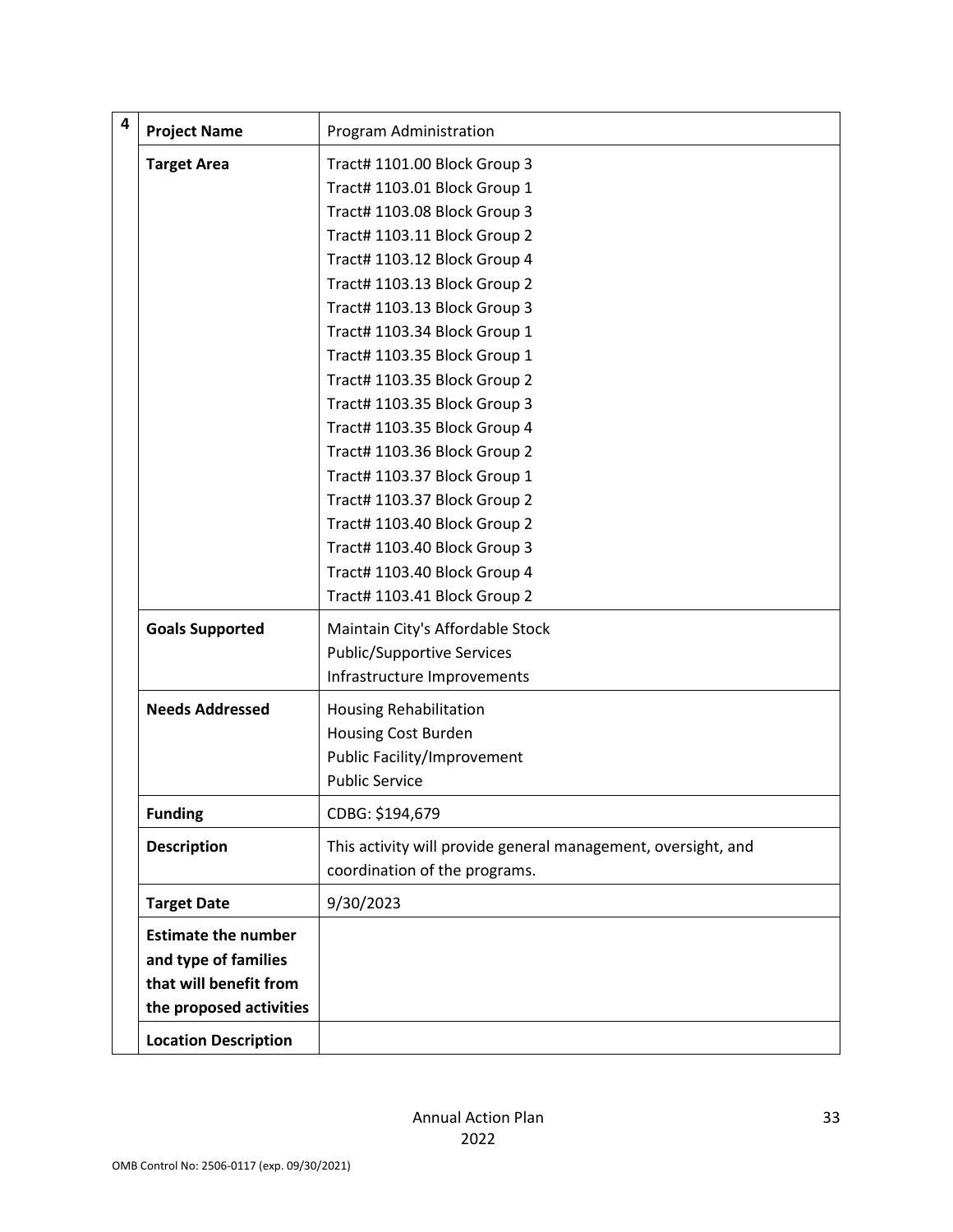| <b>Planned Activities</b> | This activity will provide general management, oversight, and              |
|---------------------------|----------------------------------------------------------------------------|
|                           | coordination of the program. Also, this activity will provide fair housing |
|                           | services designed to further the fair housing objectives of the Fair       |
|                           | Housing Act (42 U.C.C 3601-20). These activities are assumed to benefit    |
|                           | low and moderate income person and are eligible under 24 CFR Section       |
|                           | $570.206(a)$ .                                                             |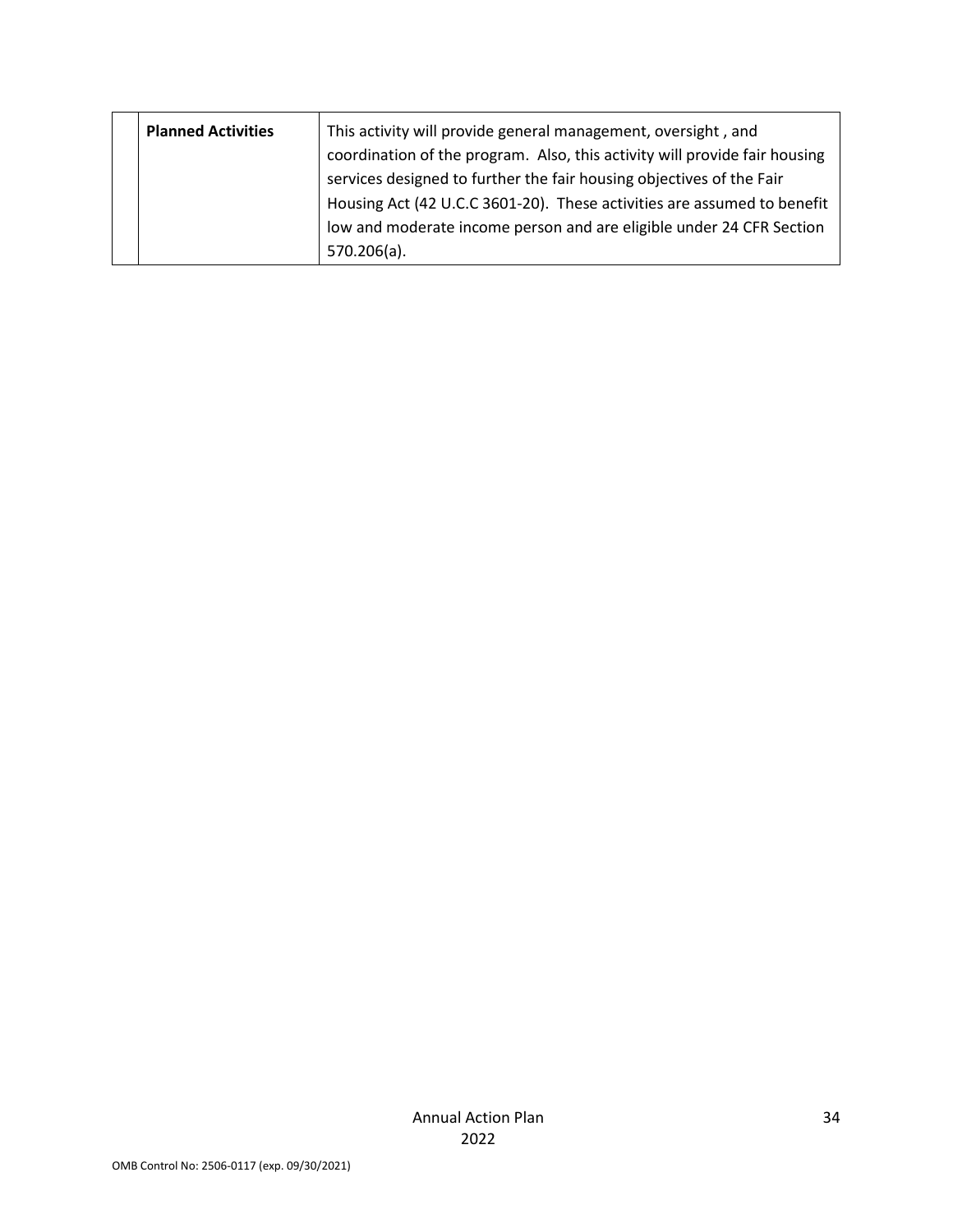# **AP-50 Geographic Distribution - 91.420, 91.220(f)**

# **Description of the geographic areas of the entitlement (including areas of low-income and minority concentration) where assistance will be directed**

The City of Pembroke Pines has 19 block groups that are of low-moderate income concentration.

### **Geographic Distribution**

| <b>Target Area</b>           | <b>Percentage of Funds</b> |
|------------------------------|----------------------------|
| Tract# 1101.00 Block Group 3 |                            |
| Tract# 1103.01 Block Group 1 |                            |
| Tract# 1103.08 Block Group 3 |                            |
| Tract# 1103.11 Block Group 2 |                            |
| Tract# 1103.12 Block Group 4 |                            |
| Tract# 1103.13 Block Group 2 |                            |
| Tract# 1103.13 Block Group 3 |                            |
| Tract# 1103.34 Block Group 1 |                            |
| Tract# 1103.35 Block Group 1 |                            |
| Tract# 1103.35 Block Group 2 |                            |
| Tract# 1103.35 Block Group 3 |                            |
| Tract# 1103.35 Block Group 4 |                            |
| Tract# 1103.36 Block Group 2 |                            |
| Tract# 1103.37 Block Group 1 |                            |
| Tract# 1103.37 Block Group 2 |                            |
| Tract# 1103.40 Block Group 2 |                            |
| Tract# 1103.40 Block Group 3 |                            |
| Tract# 1103.40 Block Group 4 |                            |
| Tract# 1103.41 Block Group 2 |                            |

**Table 8 - Geographic Distribution** 

### **Rationale for the priorities for allocating investments geographically**

Funds are allocated annually to prioritize housing, community, and economic development needs and activities as identified through the City's 2020-2024 consolidated planning process and consultation with the City's Capital Improvement Plan, and other planning and community redevelopment documents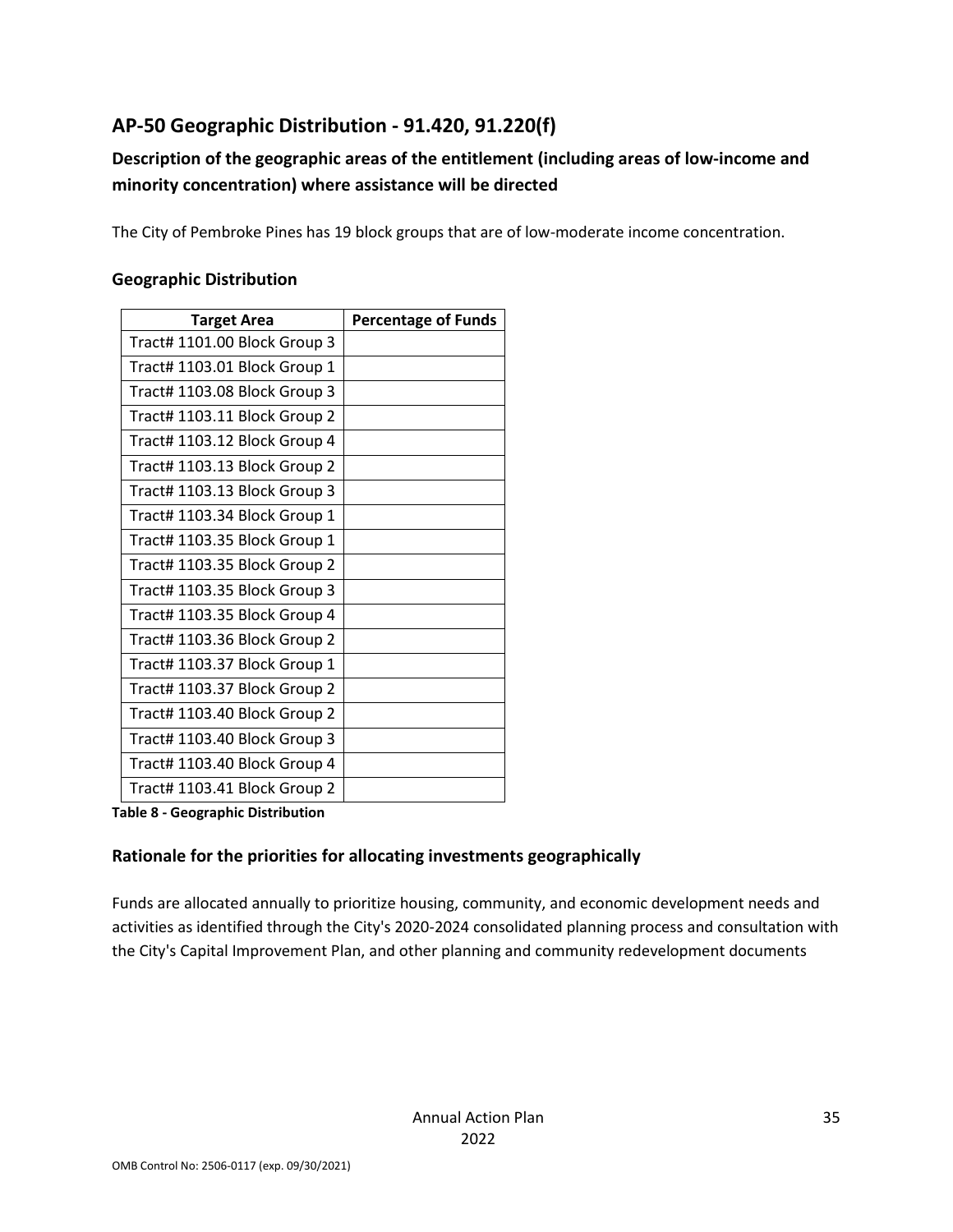prepared by the City.

### **Discussion**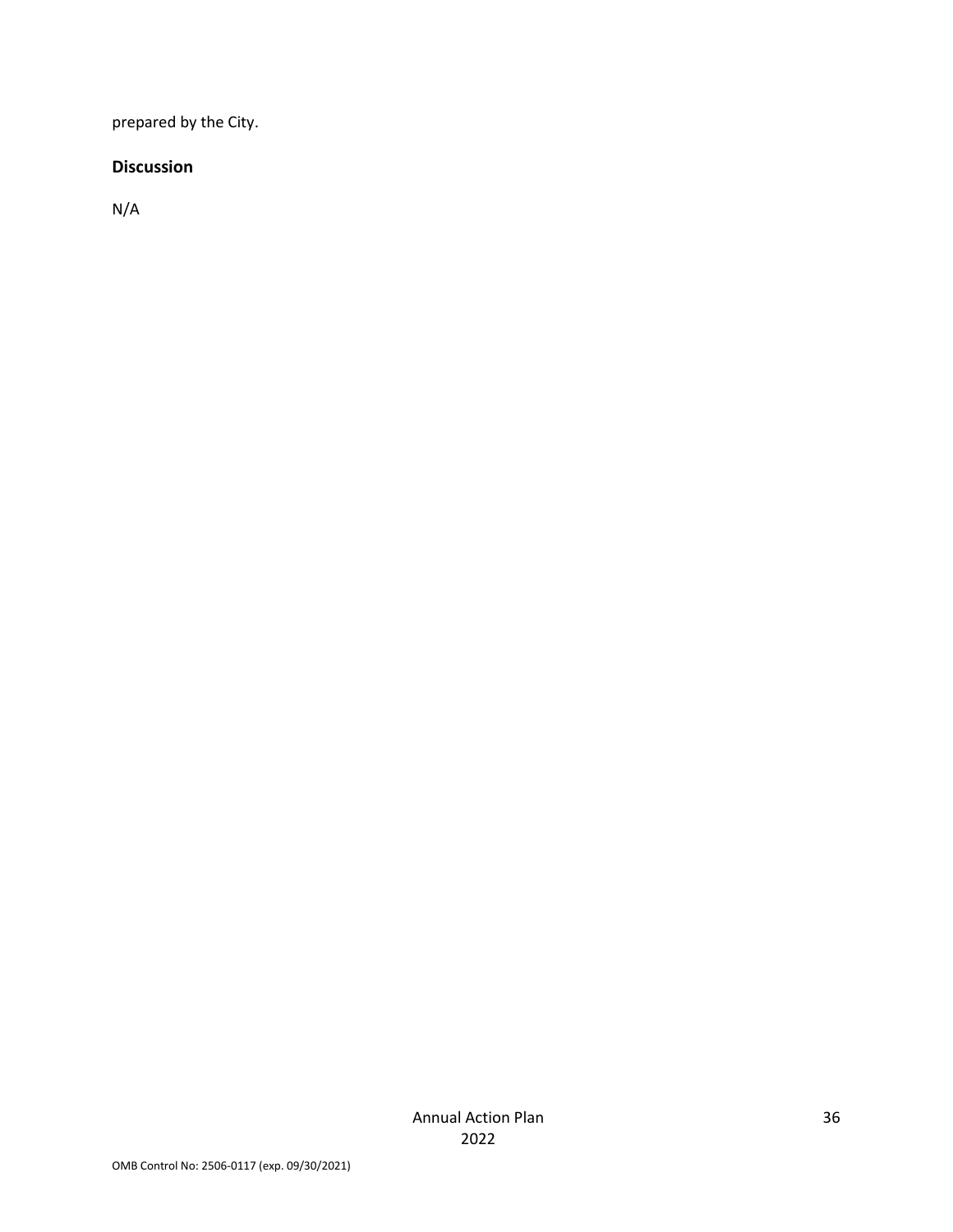# **AP-75 Barriers to affordable housing -91.420, 91.220(j) Introduction**

In October 2018 and again in May 2021, the City of Pembroke Pines appointed the Affordable Housing Advisory Committee (AHAC). The AHAC identified improvements needed to the housing delivery system, with particular emphasis on the provision of affordable housing to very low and low-income households. Recommendations were subsequently adopted as part of the City's Local Housing Assistance Plan (LHAP).

**Actions it planned to remove or ameliorate the negative effects of public policies that serve as barriers to affordable housing such as land use controls, tax policies affecting land, zoning ordinances, building codes, fees and charges, growth limitations, and policies affecting the return on residential investment**

Below are the 2021 AHAC's recommendations.

- Continue to maintain the current expedited permitting process for CDBG, SHIP and HOME projects in the City including an audit of existing process. The City and CGA can explore a mutual agreement on an expedited timeframe for processing permits for new affordable housing developments outside of these programs.
- Commission to consider the creation of a policy for the modification of fees on a case by case basis as an incentive for providing affordable housing.
- The City to explore and identify functionally obsolescent and / or underutilized commercial and residential properties for potential development / redevelopment into future affordable housing. The City to support the allocation of flexibility units and / or land use plan amendment applications at these locations, where reasonable, for the development of affordable projects and increased residential density.
- Continue to favorably support recommendations for parking and setback variances and /or modifications to parking and setback requirements within planned districts, where reasonable, for projects with affordable housing component.
- The City to explore and identify other zoning districts in the City suitable for accessory dwelling units and to support land development code amendment applications, where reasonable, to develop these structures.
- Encourage the Planning and Zoning Board and City Commission to consider the granting of flexibility of lot design or create a process,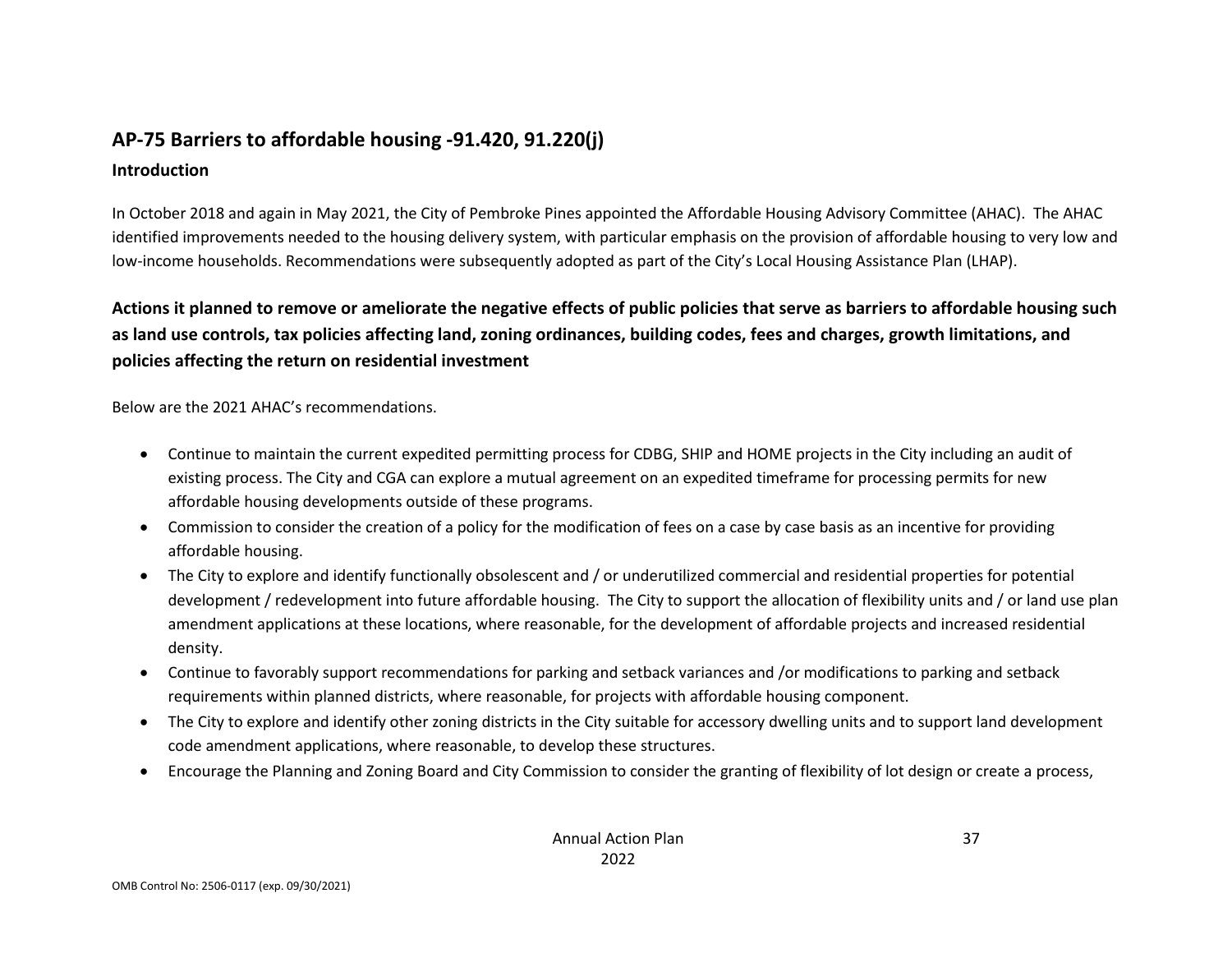where reasonable, for affordable housing projects.

- To support allowance of street modifications, for affordable housing projects, where reasonable. Consider allowance of sidewalk placement only on one side of the road, reducing the cost of construction while ensuring pedestrian safety and walkability.
- Continue to maintain an on-going process to consider, before adoption, policies, procedures, ordinances, regulations, or plan provisions that increase the cost of affordable housing. The City will continue to conduct reviews of any financial impacts to affordable housing and continue to submit annual certifications to the Florida Housing Finance Corporation.
- Continue to perform analysis of properties for potential affordable housing development along with updating the City's vacant land map.
- Continue to support implementation of projects with affordable housing component in close proximity to transit hubs, major employment centers and mixed-use developments. To support new bus routes west of I-75.
- Create a process where the Affordable Housing Advisory Committee could review affordable housing projects who wish to partner with developers who wish to use City affordable housing funds when these funds are available. Upon review of an affordable housing funding request, the AHAC would then be able to make recommendations as to the expenditure of these funds to City Commission.

### **Discussion**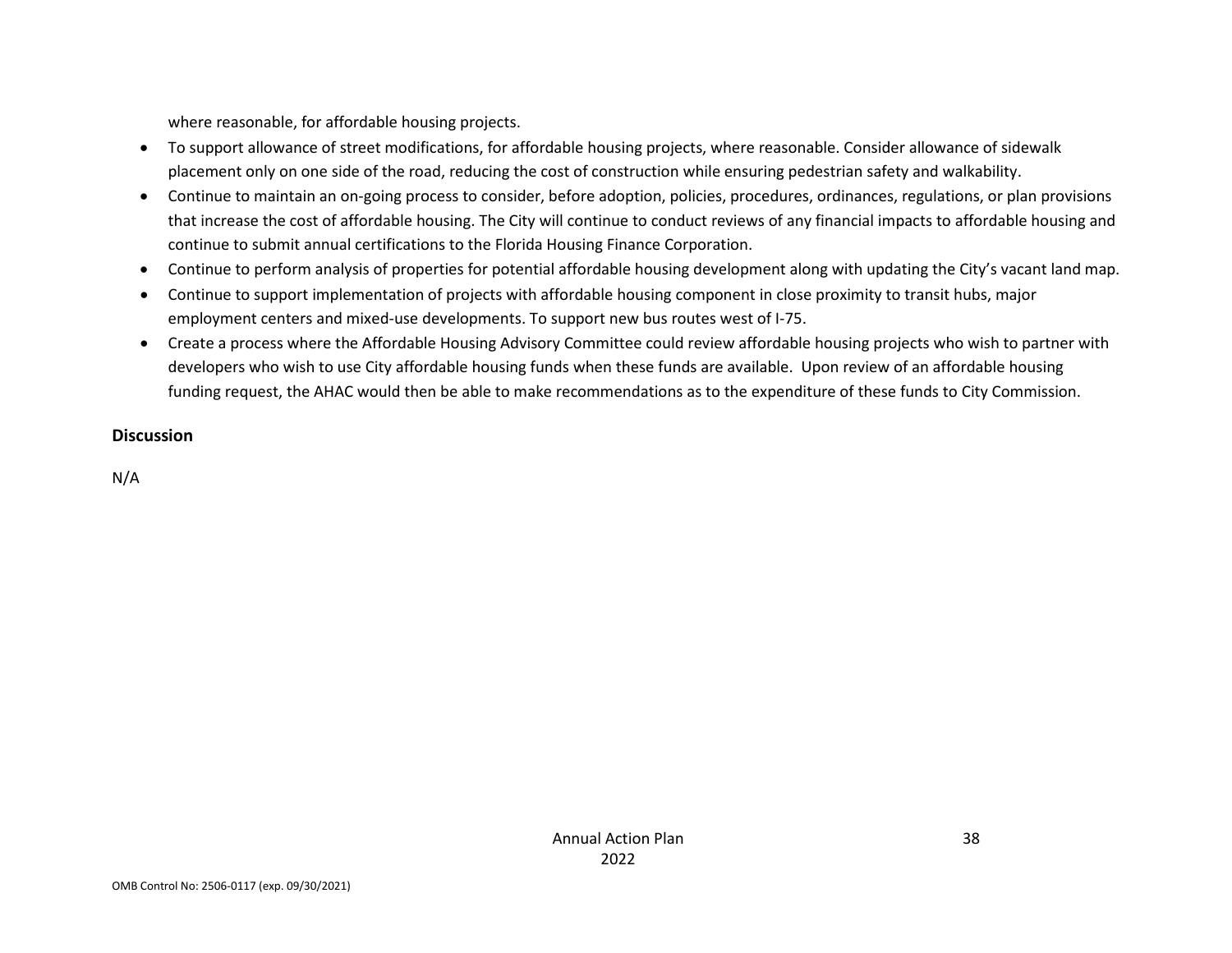# **AP-85 Other Actions - 91.420, 91.220(k)**

### **Introduction**

The following section identifies other actions that will be undertaken during the 2022-2023 program year.

### **Actions planned to address obstacles to meeting underserved needs**

One of the major obstacles the City of Pembroke Pines faces in meeting its housing and community development goals and objectives is funding and market conditions. In trying to mitigate the impacts of the global economic downturn, the City has been assessing it's programs more frequently and improving specific strategies to address those needs.

The City will continue to provide housing rehabilitation programs which will also include residences connection to the city's main sewer collection lines for low to moderate income persons, including elderly and disabled households.

## **Actions planned to foster and maintain affordable housing**

The City of Pembroke Pines Planning & Economic Development Department, in addition to other City Departments, serves as the lead agency responsible for implementing the City's 2022 Action Plan and CDBG program in general. These departments administer and implement the City's various community planning housing development and public service programs.

The City will also collaborate with outside agencies, including but not limited to the Broward County Continuum of Care and local housing authorities. The City contracts with a private firm to administer and monitor it's housing and community development programs for compliance with federal and state regulations. These entities are also inclusive in the development of the 2020-2024 Consolidate Plan and subsequent Action Plans.

The City will continue to promote partnerships and develop ways to streamline and efficiently provide services to the community.

## **Actions planned to reduce lead-based paint hazards**

Participant property owners are notified of the hazards of lead-based paint and of the symptoms associated with lead-based contamination. The City further prohibits the use of lead-based paint in any federally funded construction or rehabilitation project. The City shall either perform paint testing on the painted surfaces to be disturbed or replaced during rehabilitation activities, or presume that all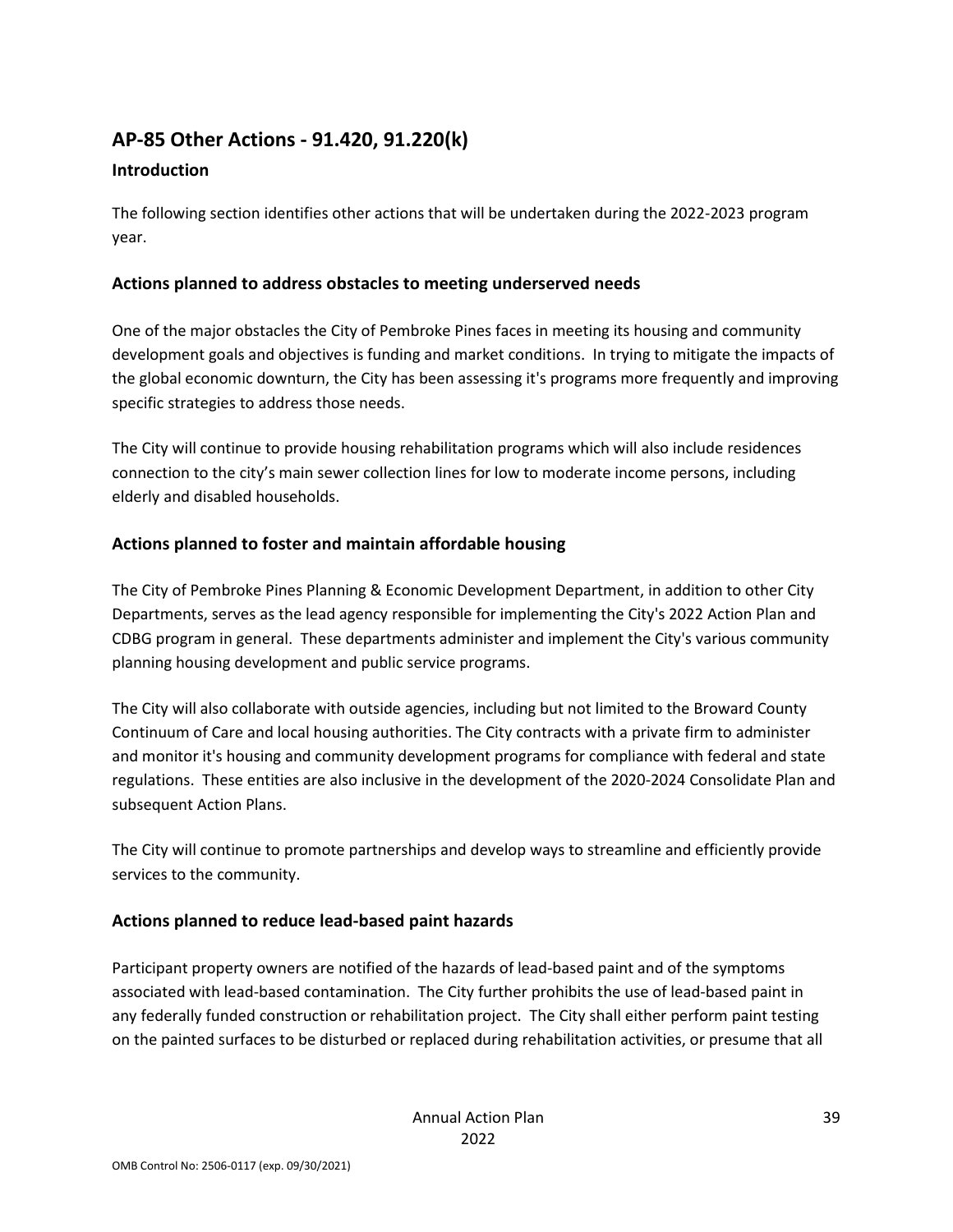these painted surfaces are coated with lead-based paint.

### **Actions planned to reduce the number of poverty-level families**

The City of Pembroke Pines economic development/anti-poverty strategy is to foster growth and job creation for the City's broad cross-section of resident income levels, including very low income households. The City's anti-poverty strategy is to increase job training, employment readiness skills and educational opportunities for low income households, and match employment opening with local workforce.

The City's anti-poverty strategy will assist small business development through activities such as commercial rehabilitation, job incentive programs, technical assistance and business planning and marketing directed towards job creation.

### **Actions planned to develop institutional structure**

The City of Pembroke Pines has competitively procured professional services for planning, administration and implementation of its Community Development Block Grant (CDBG) program, State Housing Initiative Partnership (SHIP) program, HOME Investment Partnership (HOME) program, Neighborhood Stabilization Program (NSP) and related programs. The grant administrator will have the primary responsibility of overseeing the implementation of the strategies defined in the 2022 Action Plan. The grant administrator will also be responsible for maintaining and improving the institutional structure necessary to carry out the City's Consolidated Plan. As part of the planning process, a list of the area's private industries (businesses) non-profit organizations and public institutions were identified as resources that may be available to assist with carrying out the strategies indicated in the Consolidated Plan. The different entities will be utilized as necessary for various housing, community and economic development strategies and other priority needs.

# **Actions planned to enhance coordination between public and private housing and social service agencies**

The City of Pembroke Pines Planning & Economic Development Department serves as the lead agency responsible for implementing the City's 2022 Action Plan and CDBG program in general. These departments administer and implement the City's various community planning, housing, development and public service programs. The City will also collaborate with outside agencies, including but not limited to the Broward County Continuum of Care and local housing authorities. The City contracts with a private firm to administer and monitor it's housing and community development programs for compliance with federal and state regulations. These entities are also inclusive in the development of the 2020-2024 Consolidated Plan and subsequent Action Plans. The City will continue to promote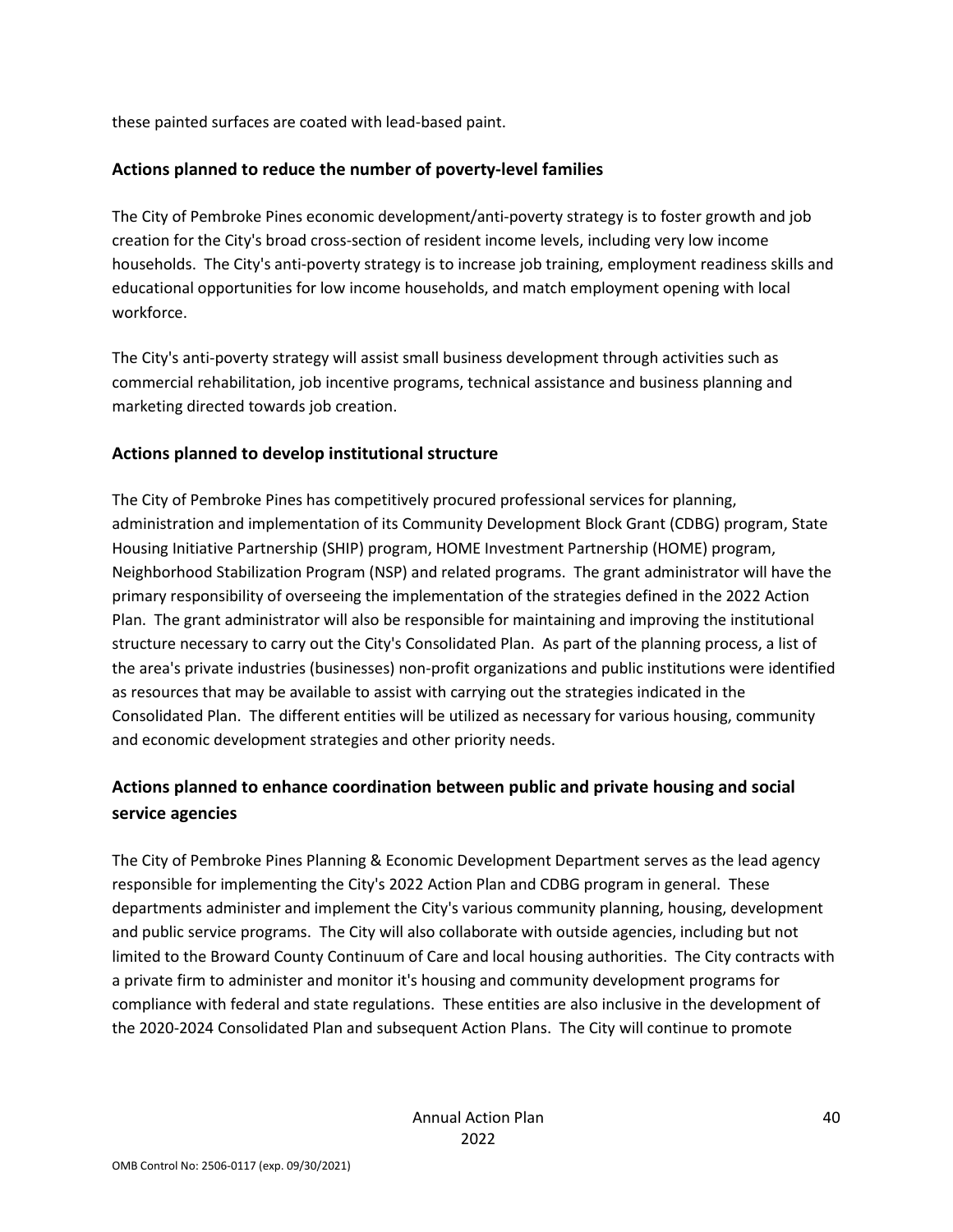partnerships and develop ways to streamline and efficiently provide services to the community.

### **Discussion**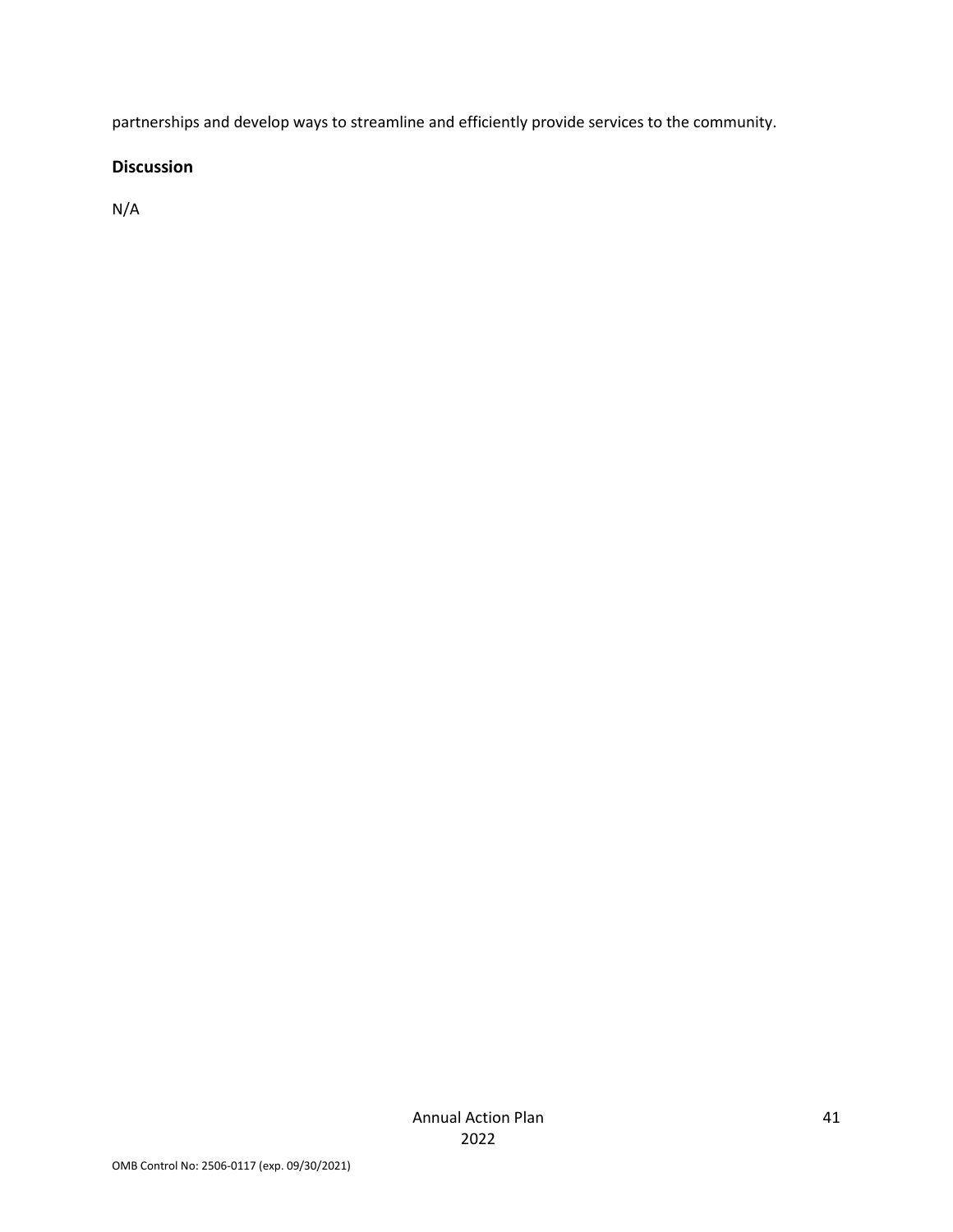# **Program Specific Requirements**

# **AP-90 Program Specific Requirements - 91.420, 91.220(l)(1,2,4)**

### **Introduction**

### **Community Development Block Grant Program (CDBG) Reference 24 CFR 91.220(l)(1)**

Projects planned with all CDBG funds expected to be available during the year are identified in the Projects Table. The following identifies program income that is available for use that is included in projects to be carried out.

| <b>Total Program Income:</b>                                                                      | 0           |
|---------------------------------------------------------------------------------------------------|-------------|
| 5. The amount of income from float-funded activities                                              | $\Omega$    |
| been included in a prior statement or plan                                                        | $\Omega$    |
| 4. The amount of any grant funds returned to the line of credit for which the planned use has not |             |
| 3. The amount of surplus funds from urban renewal settlements                                     | 0           |
| address the priority needs and specific objectives identified in the grantee's strategic plan.    | $\mathbf 0$ |
| 2. The amount of proceeds from section 108 loan guarantees that will be used during the year to   |             |
| program year and that has not yet been reprogrammed                                               | 0           |
| 1. The total amount of program income that will have been received before the start of the next   |             |

### **Other CDBG Requirements**

| 1. The amount of urgent need activities                                          | $\Omega$ |
|----------------------------------------------------------------------------------|----------|
| 2. The estimated percentage of CDBG funds that will be used for activities that  |          |
| benefit persons of low and moderate income. Overall Benefit - A consecutive      |          |
| period of one, two or three years may be used to determine that a minimum        |          |
| overall benefit of 70% of CDBG funds is used to benefit persons of low and       |          |
| moderate income. Specify the years covered that include this Annual Action Plan. | 100.00%  |
|                                                                                  |          |